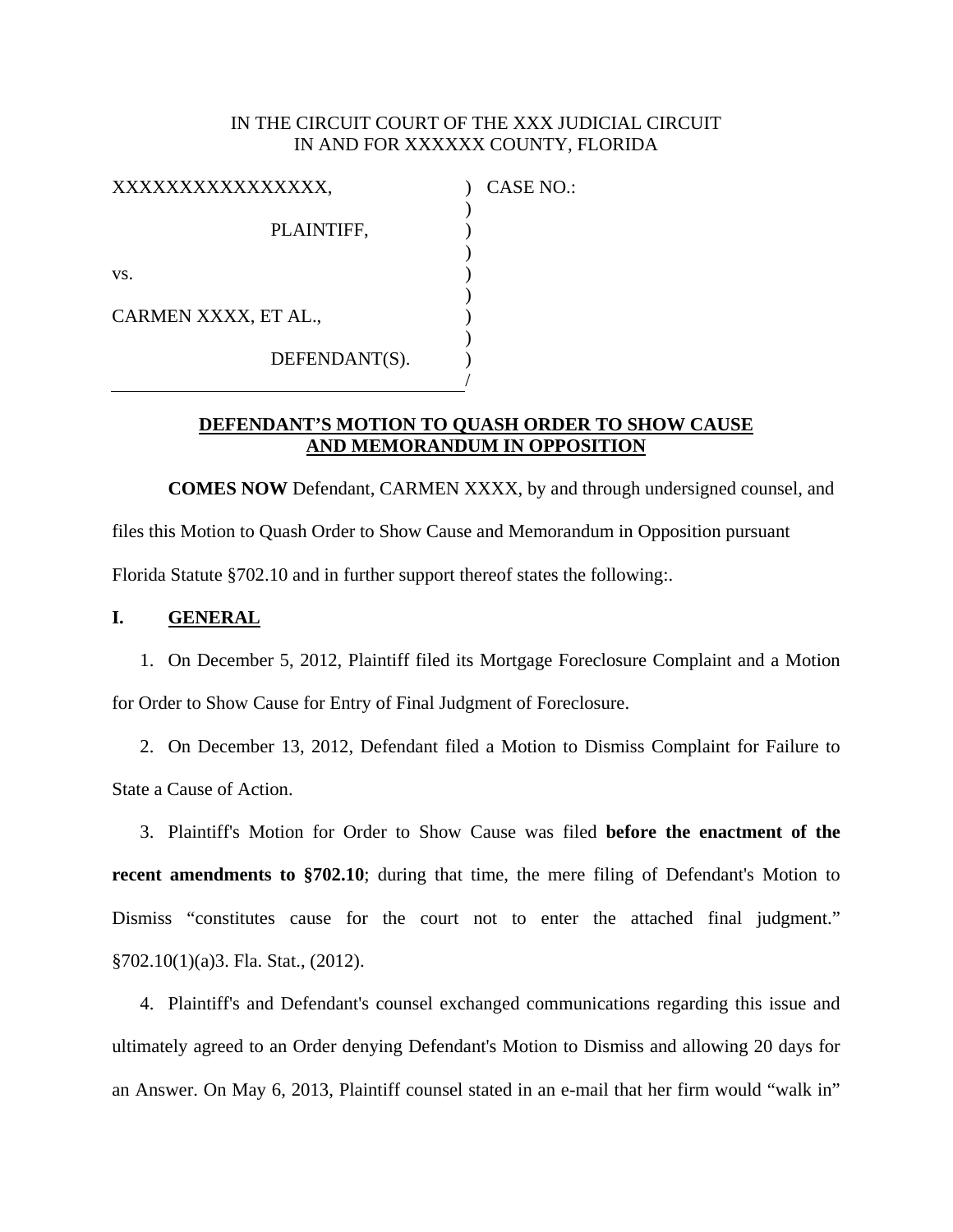the Order. Defendant never heard from Plaintiff's counsel again on this and was never served a copy of the Order, pursuant to Fla. R. Civ. P. 1.080 and Fla. R. Jud. Admin  $2.516$ .<sup>1</sup>

5. On June 3, 2013, Defendant filed her Verified Answer and Affirmative Defenses.

### **II. RECENT ENACTMENT OF AMENDMENTS TO FLORIDA STATUTE §702.10**

6. On June 7, 2013, Governor Scott signed into law amendments to §702.10. Section 10 of

the legislation states, "[t]his act shall take effect upon becoming a law." Further, section 8 states

"*the amendments to s. 702.10, Florida Statutes*, and the creation of s. 702.11, Florida Statutes,

by this act, *apply to causes of action pending on the effective date of this act*." (emphasis added).

(See attached Final "Enrolled" Version of the legislation" and the Pre-June 7, 2013 Version of

702.10).

7. Before June 7, 2013, §702.10(1) read as follows:

After a complaint in a foreclosure proceeding has been filed, the mortgagee may request an order to show cause for the entry of final judgment and the court shall immediately review the complaint. If, upon examination of the complaint, the court finds that the complaint is verified and alleges a cause of action to foreclose on real property, the court shall promptly issue an order directed to the defendant to show cause why a final judgment of foreclosure should not be entered.

8. Prior to June 7, 2013, the Order to Show cause was issued by a mere confirmation by the

court that the complaint was verified and alleged a cause of action.

9. After June 7, 2013, an Order to Show Cause shall be issued only "[i]f, upon examination

of the court files, the court finds that the complaint is verified, **complies with s. 702.015**, and alleges a cause of action to foreclosure on real property." Fla. Stat. §702.10 (2013).

<sup>&</sup>lt;sup>1</sup> To date, Defendant has still never received a copy, in any form, of the signed Order. All that is available to Defendant is an entry on the Broward County Clerk of Court online docket reflecting the Agreed Order was entered on May 10, 2013. Further, despite agreeing to "walk in" the Agreed Order, Plaintiff's counsel instead immediately submitted to the court an Order to Show Cause and then, apparently three days later, the aforementioned Agreed Order.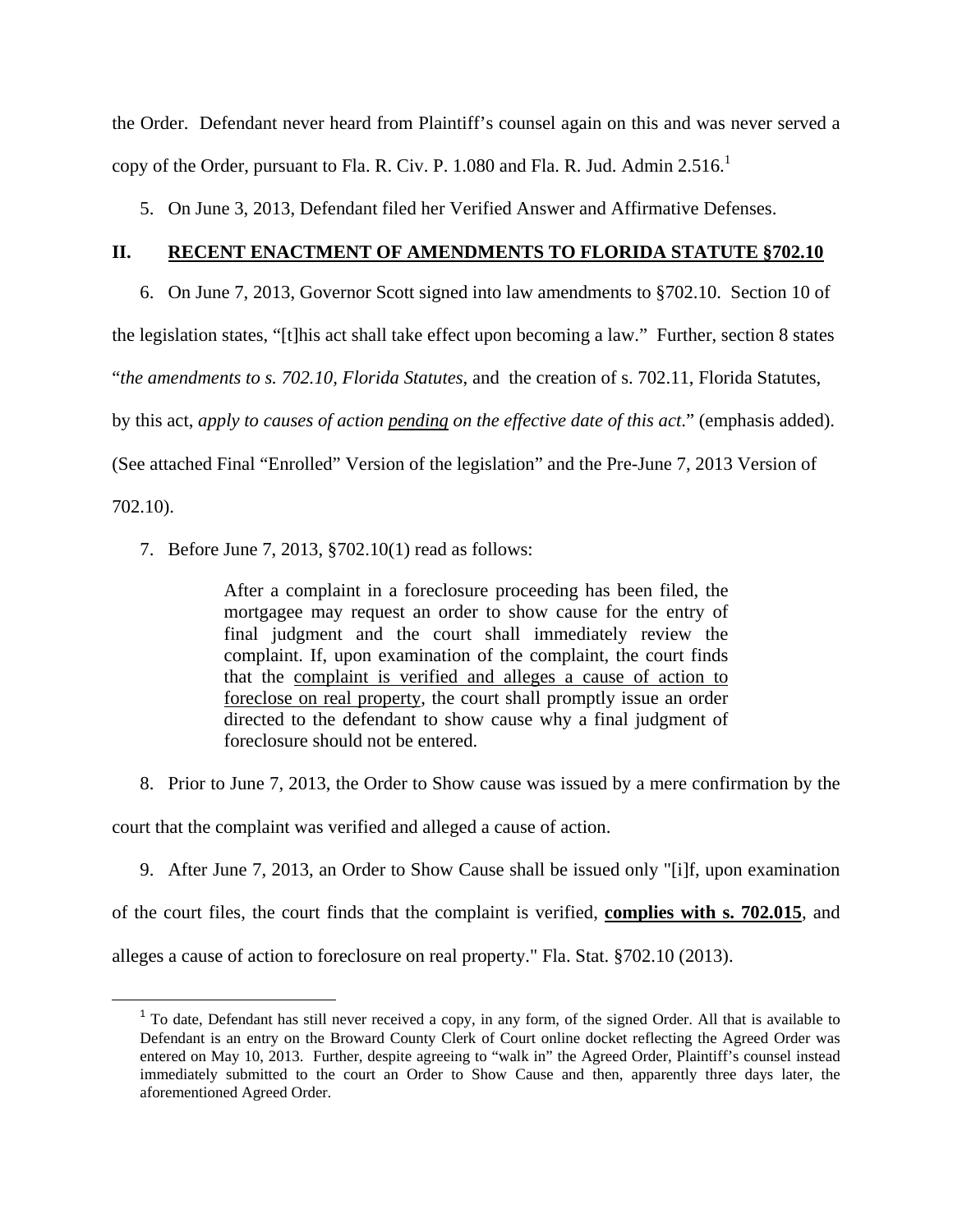10. The amended statute now requires compliance with §702.015 which states:

### **702.015 Elements of complaint; lost, destroyed, or stolen note affidavit.—**

(1) The Legislature intends that this section expedite the foreclosure process by ensuring initial disclosure of a plaintiff's status and the facts supporting that status, thereby ensuring the availability of documents necessary to the prosecution of the case.

(2) A complaint that seeks to foreclose a mortgage or other lien on residential real property, including individual units of condominiums and cooperatives, designed principally for occupation by from one to four families which secures a promissory note **must**:

(a) **Contain affirmative allegations** expressly made by the plaintiff at the time the proceeding is commenced **that the plaintiff is the holder of the original note secured by the mortgage**; **or**

(b) **Allege with specificity the factual basis by which the plaintiff is a person entitled to enforce the note under s. 673.3011**.

. . .

(4) If the plaintiff is in possession of the original promissory note, the **plaintiff must file under penalty of perjury a certification with the court**, **contemporaneously with the filing of the complaint for foreclosure**, **that the plaintiff is in possession of the original promissory note.** The certification **must** set forth the *location of the note, the name and title of the individual giving the certification, the name of the person who personally verified such possession, and the time and date on which the possession was verified***.** Correct copies of the note and all allonges to the note must be attached to the certification. The original note and the allonges must be filed with the court before the entry of any judgment of foreclosure or judgment on the note.

### **III. IF LAW AT TIME ORDER ENTERED APPLIES**

11. If this court finds that the law of the land, in effect, at the time of the entry of the Order to

Show Cause is controlling to the disposition of this issue, the Order is defective under that prior

standard and, even if the Order was proper, Defendant has shown cause.

12. The relevant portions of the pre-June 7, 2013 version of  $702.10(1)(a)$  stated:

"the Order shall:… 2. Direct the time within which service of the order to show cause and the complaint must be made upon the defendant. . . . 8. Attach the final judgment of foreclosure the court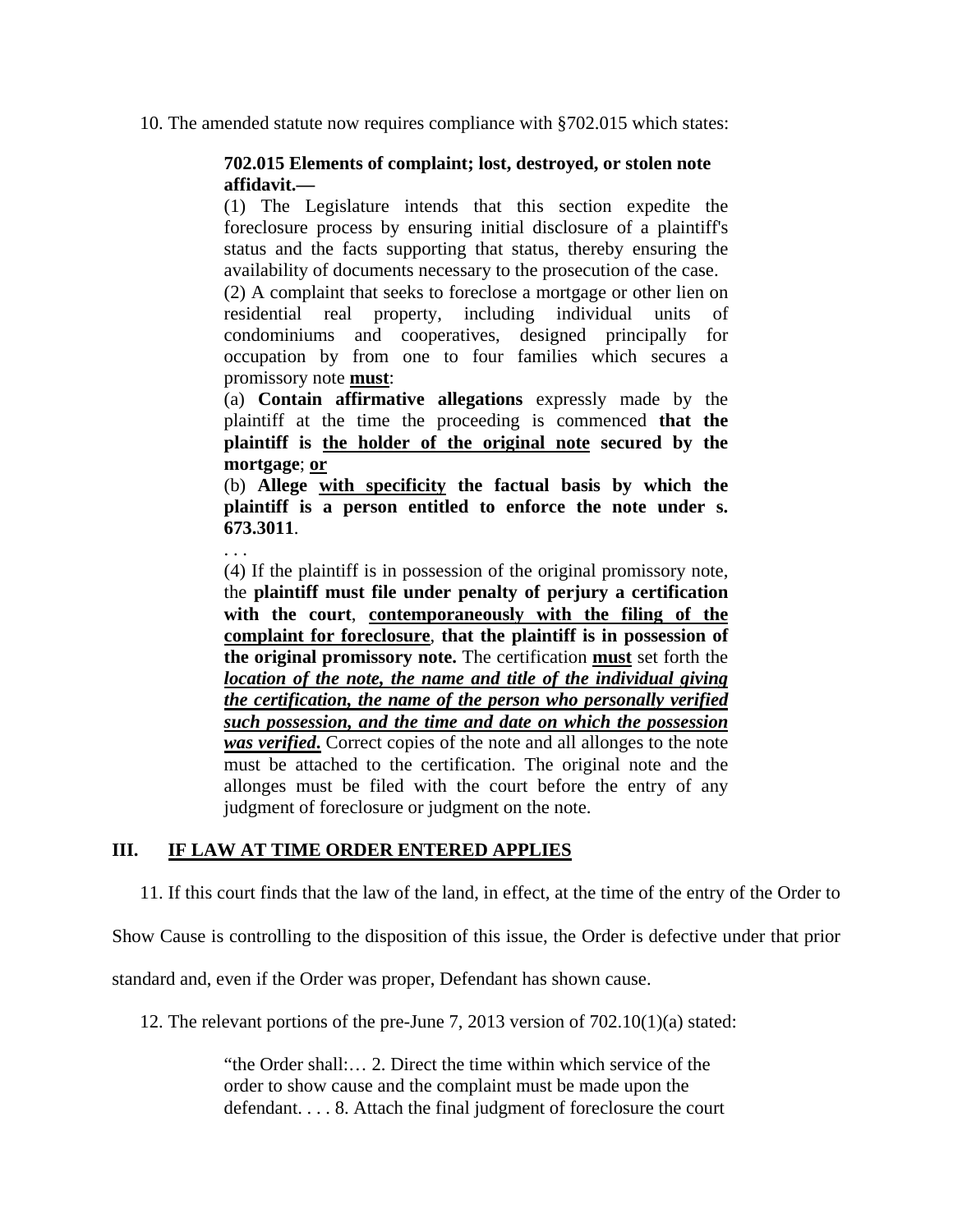will enter, if the defendant waives the right to be heard at the hearing on the order to show cause."

13. The Order to Show Cause entered on May 7, 2013, fails to do either.

14. Furthermore, 702.10(1) states "[a]ny final judgment of foreclosure entered under this subsection is for in rem relief only."

15. Yet, the proposed Final Judgment filed and served on June 10, 2013, contains money damages and allows the Court to reserve jurisdiction for a deficiency. This is certainly not "in rem relief only."

16. Perhaps most compelling as to why judgment should not be entered, should this court find that the law in effect on May 7, 2013 is controlling, is found in Florida Statues 702.10(1)(a)3, as it existed at that time, as well as paragraph three of the current Order to Show Cause. Both state:

> 3. The filing of defenses by motion or verified answer at or before the hearing *constitutes cause for the court not to enter the attached final judgment.*

17. Because the Defendant filed a Verified Answer and Affirmative Defenses on June 3, 2013, Defendant has shown sufficient cause to preclude entry of final judgment.

### **IV. IF LAW IN EFFECT AT TIME OF HEARING APPLIES**

18. As per the amendments to §702.10, an Order to Show Cause shall be issued only "[i]f, upon examination of the court files, the court finds that the complaint is verified, **complies with s. 702.015**, and alleges a cause of action to foreclosure on real property." Fla. Stat. §702.10 (2013).

19. Plaintiff's **complaint fails to** meet §702.015(2)(a) or (b) as it do**e**s not state **that the plaintiff** is the holder of the **original note** secured by the mortgage nor does it allege with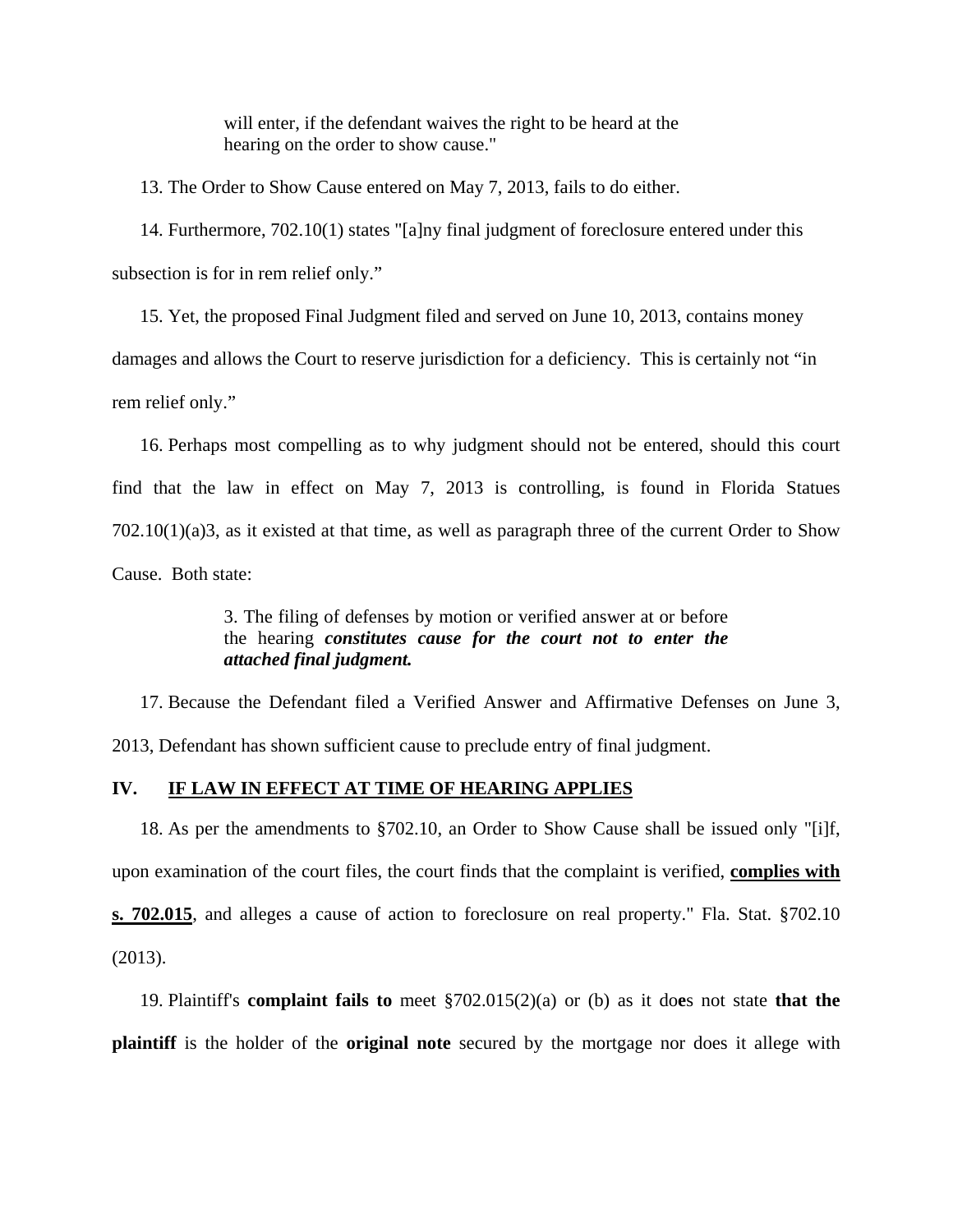**specificity** the factual basis by which the plaintiff is a person entitled to enforce the note under §673.3011. Instead paragraph five of the Plaintiff's complaint merely states that:

> Plaintiff is the holder of all real and beneficial interests in the subject Promissory Note and Mortgage, including but not limited to the right to maintain this foreclosure action, by virtue of an unconditional transfer to the Plaintiff of all real and beneficial interests in the subject Promissory Note and Mortgage which occurred prior to the commencement of this action.

20. The factual basis for the Plaintiff's right to enforce the note is not listed with any kind of specificity. It does not state who transferred the beneficial interest, when, or how. It also does not state whether the Plaintiff has actual possession of the original note or where the original note is located.

21. Assuming that Plaintiff does have possession of the original note, since no lost note count was alleged, Plaintiff must file under penalty of perjury a certification with the court, contemporaneously with the filing of the complaint for foreclosure, that the Plaintiff is in possession of the original promissory note pursuant to §702.015(4). Further, under §702.015(4), the certification must set forth the "**location of the note, the name and title of the individual giving the certification, the name of the person who personally verified such possession, and the time and date on which the possession was verified**. Plaintiff has not done ANY of this and as such, the Order to Show Cause is defective.

22. Plaintiff may argue that §702.015 only applies to foreclosure cases filed on or after July 1, 2013 and therefore the Plaintiff does not have to comply with this section. However, as per sections 8 and 10 of the enacted bill, the changes to §702.10 took effect immediately on June 7, 2013 and as amended, §702.10 requires compliance with §702.015.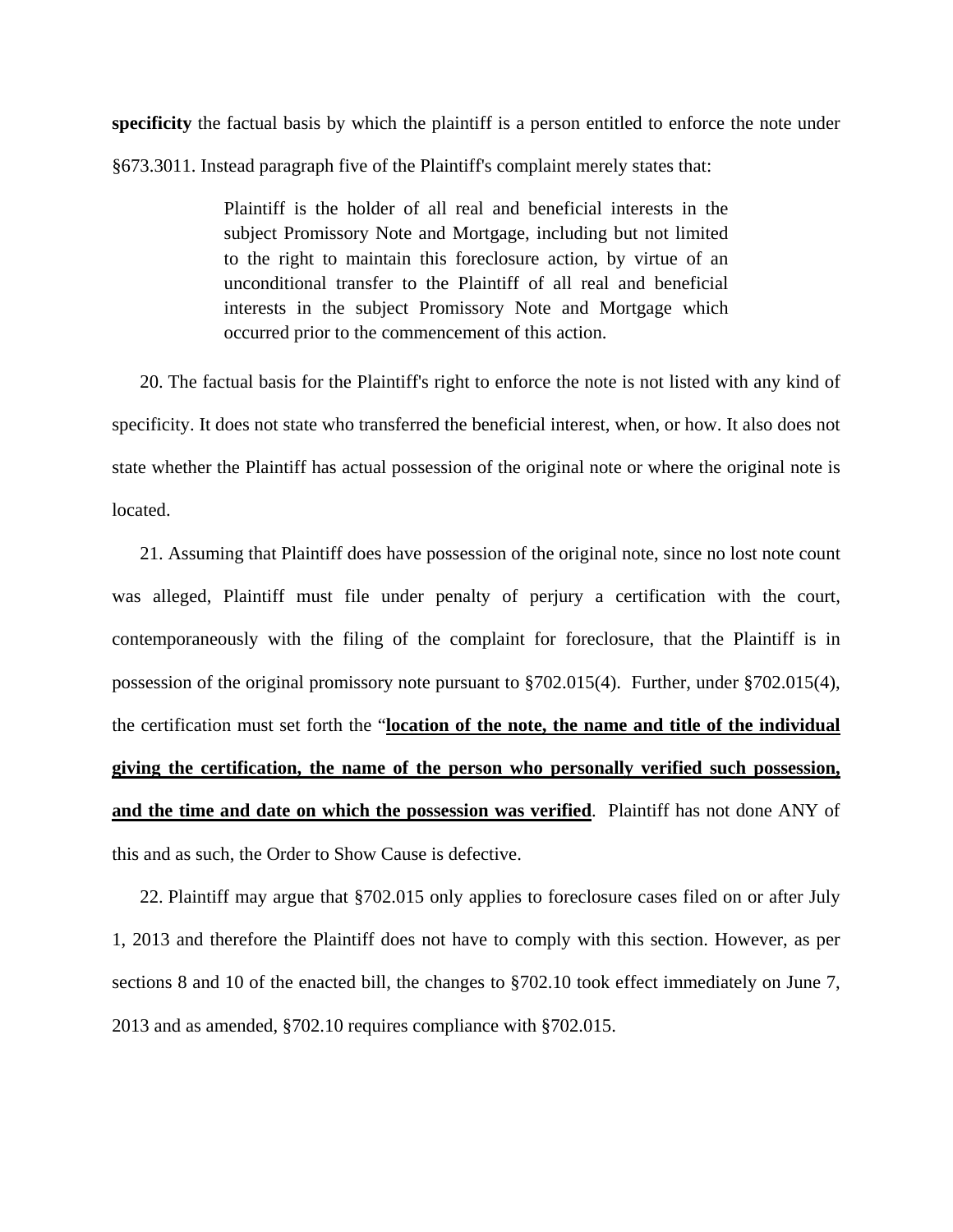23. Plaintiff cannot have it both ways; it cannot pick and choose which parts of a statute to enforce while ignoring the other parts. If Plaintiff wishes to seek an Order under the recent amendment to the statute, which contains a heightened burden for Defendants, it cannot reap those benefits while traveling under an Order to Show Cause using the more lenient requirements of the old §702.10.

24. Amended §702.10 entitles a Plaintiff to an Order to Show Cause but **only if** Plaintiff complies with §702.015. Plaintiffs that filed suit prior to July 1, 2013 do not have to comply with §702.015, **unless** they seek to expedite the case pursuant to §702.10. This is the only way to harmonize the two statutes during this transition period and give legal effect to the legislature's intent as required by the Florida Supreme Court.

25. In *Larimore*, the Florida Supreme Court held that:

. . .

**A court's purpose in construing a statute is to give effect to legislative intent**, which is the polestar that guides the court in statutory construction. *Bautista v. State,* 863 So.2d 1180, 1185 (Fla.2003). To discern legislative intent, a court must look first and foremost at the actual language used in the statute. *Id.* (citing *Joshua v. City of Gainesville,* 768 So.2d 432, 435 (Fla.2000)). Moreover, **a "statute should be interpreted to give effect to every clause in it, and to accord meaning and harmony to all of its parts."** *Jones v. ETS of New Orleans, Inc.,* 793 So.2d 912, 914– 15 (Fla.2001) (quoting *Acosta v. Richter,* 671 So.2d 149, 153–54 (Fla.1996)). "The doctrine of *in pari materia* is a principle of statutory construction that requires that statutes relating to the same subject or object **be construed together to harmonize the statutes and to give effect to the Legislature's intent**." *Fla. Dep't of State v. Martin,* 916 So.2d 763, 768 (Fla.2005). Similarly, "[r]elated statutory provisions must be read together to achieve a consistent whole, and ... '[w]here possible, courts must give full effect to all statutory provisions and construe related statutory provisions in harmony with one another.' " *Heart of Adoptions, Inc. v. J.A.,* 963 So.2d 189, 199 (Fla.2007) (quoting *Woodham v. Blue Cross & Blue Shield, Inc.,* 829 So.2d 891, 898 (Fla.2002)).

Equally important is the "elementary principle of statutory construction that significance and effect must be given to every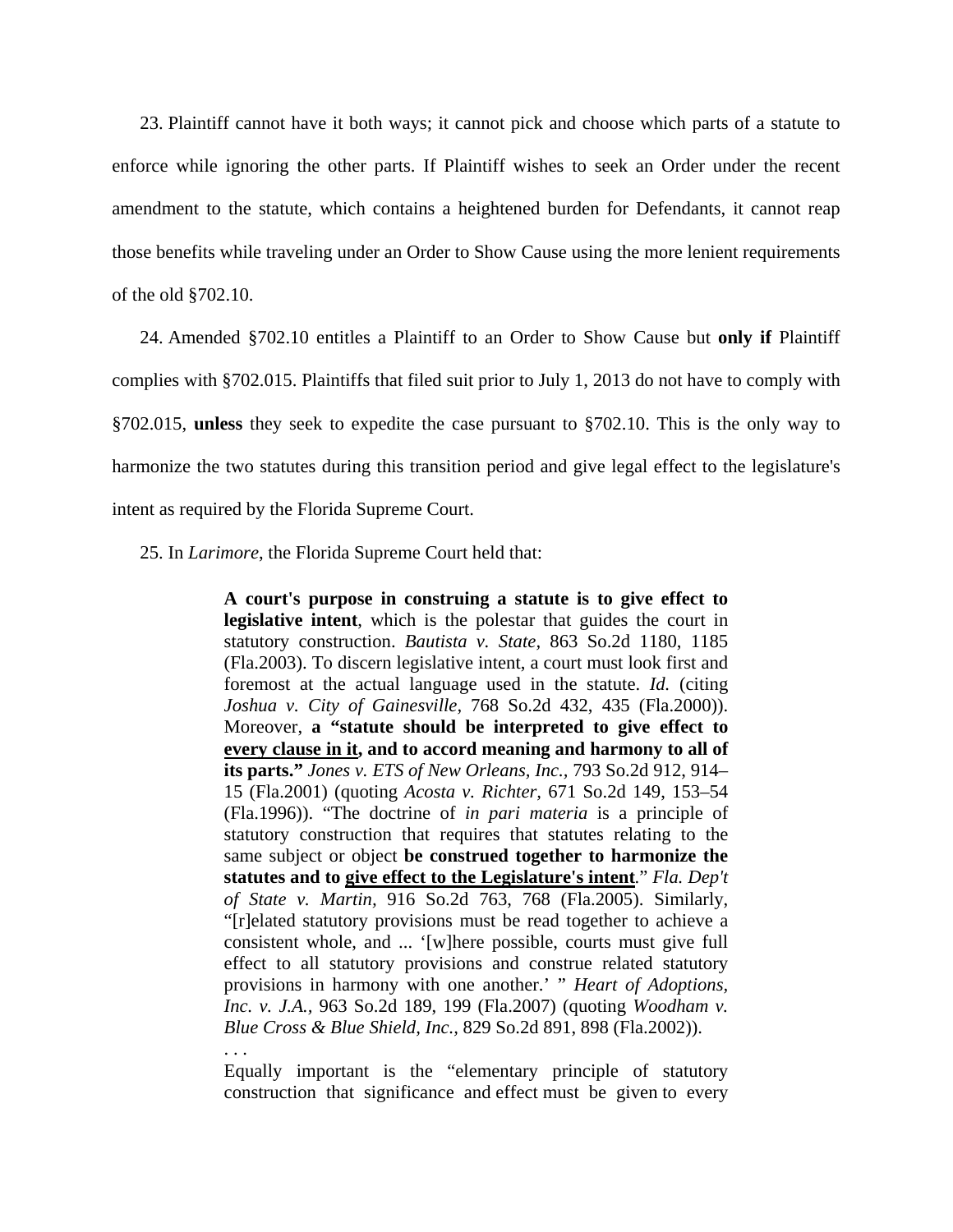word, phrase, sentence, and part of the statute if possible, and **words in a statute should not be construed as mere surplusage**." *Gulfstream Park Racing Ass'n v. Tampa Bay Downs, Inc.,* 948 So.2d 599, 606 (Fla.2006) (quoting *Hechtman v. Nations Title Ins. of N.Y.,* 840 So.2d 993, 996 (Fla.2003)).(*emphasis added*)

*Larimore v. State*, 2 So. 3d 101 (Fla. 2008)

26. The Florida Legislature clearly spelled out their intent in §702.105:

**702.015 Elements of complaint; lost, destroyed, or stolen note affidavit.—** 

(1) The Legislature intends that this section **expedite the foreclosure process by ensuring initial disclosure of a plaintiff's status and the facts supporting that status**, thereby **ensuring the availability of documents necessary to the prosecution** of the case.

27. Requiring that all plaintiffs seeking an Order to Show Cause, pursuant to §702.10, must comply with §702.015 ensures that the foreclosure process is expedited by having all documents necessary for prosecution available at the hearing to Show Cause.

28. This analysis is sound and logical because, unlike §702.10, §702.015, on its own, is not retroactive and only applies to cases filed on or after July 1, 2013. Failure to construe the statutes as suggested above would mean that the tens of thousands of foreclosure complaints currently filed in Florida would not have to comply with §702.015 while still being allowed to use the new §702.10 to issue an Order to Show Cause, **effectively ignoring part of the requirement of the amended §702.10** in derogation of Florida law. *Larimore v. State*, 2 So. 3d 101 (Fla. 2008).

29. The Plaintiff, however, is not without redress. Plaintiff may, easily and without prejudice, amend the complaint to comply with §702.015 and thus be entitled to an Order to Show Cause. However, given the current state of the Plaintiff's Complaint, the Order to Show Cause is invalid.

### **V. IMPROPRIETY OF ENTERING FINAL JUDGMENT**

30. If this Court finds that the current Order to Show Cause is valid AND that the heightened standard under the amendments to §702.10 applies, final judgment cannot be entered.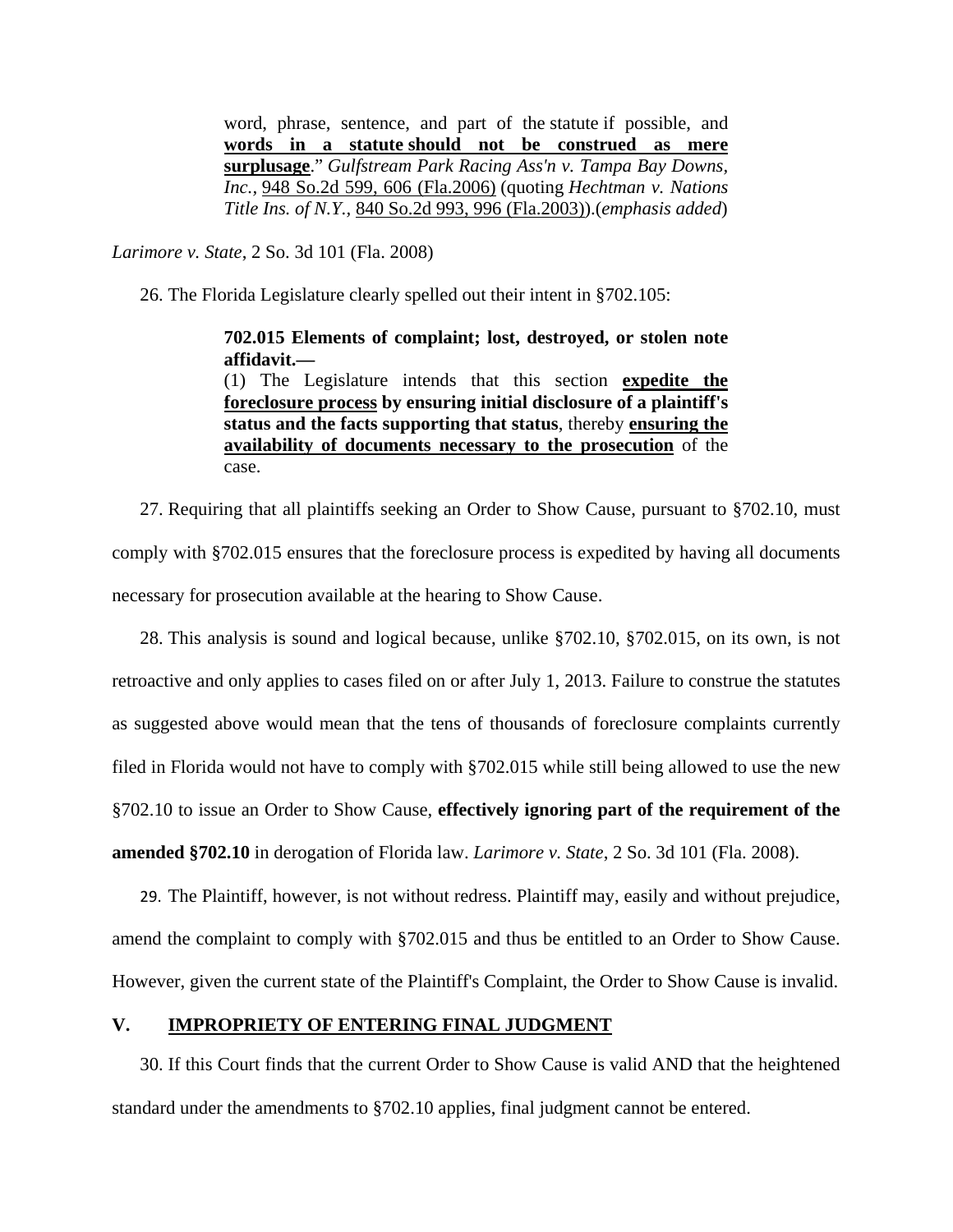31. As amended,  $$702.10(1)(a)5$  states that "if a the defendant files defenses by a motion, a verified or sworn answer, affidavits, or other papers or appears personally or by way of an attorney at the time of the hearing, the hearing time will may be used to hear and consider whether the defendant's motion, answer, affidavits, other papers, and other evidence and argument as may be presented by the defendant or the defendant's attorney **raise a genuine issue of material fact which would preclude the entry of summary judgment** or otherwise constitute a legal defense to foreclosure.

32. Summary judgment cannot be granted unless the pleadings, depositions, answers to interrogatories, and admissions on file together with affidavits, if any, **conclusively** show that there are no genuine issues as to any material fact and that the moving party is entitled to a judgment as a matter of law. FLA. R. CIV. P. 1.510(c).

33. Summary judgments are extraordinary in that they deprive the losing party of his or her day in court. As a result, summary judgment should be entered cautiously and only in cases where there are no genuine issues of material fact to be resolved by the trial. Unless the facts of a case have been developed sufficiently to enable the court to determine that no issue of fact exists, summary judgment must not be entered. *Villages at Mango key Homeowners Assoc., Inc., v. Hunter Development Inc.*, 600 So. 2d 337 (Fla. 5th DCA 1997)(citing *Singer v. Star*, 510 So. 2d 637 (Fla. 4th DCA 1987)).

34. Summary judgment is improper if the record raises even the slightest doubt that an issue of material fact exists. *Williams v. Lake City*, 62 So. 2d 732 (Fla. 1953); *Connell v. Sledge*, 306 So. 2d 194 (Fla. 1st DCA 1975).

35. The law is well settled in Florida that when considering a motion for Summary Judgment the court must draw every possible inference in favor of the non-moving party. *Wills v. Sears,*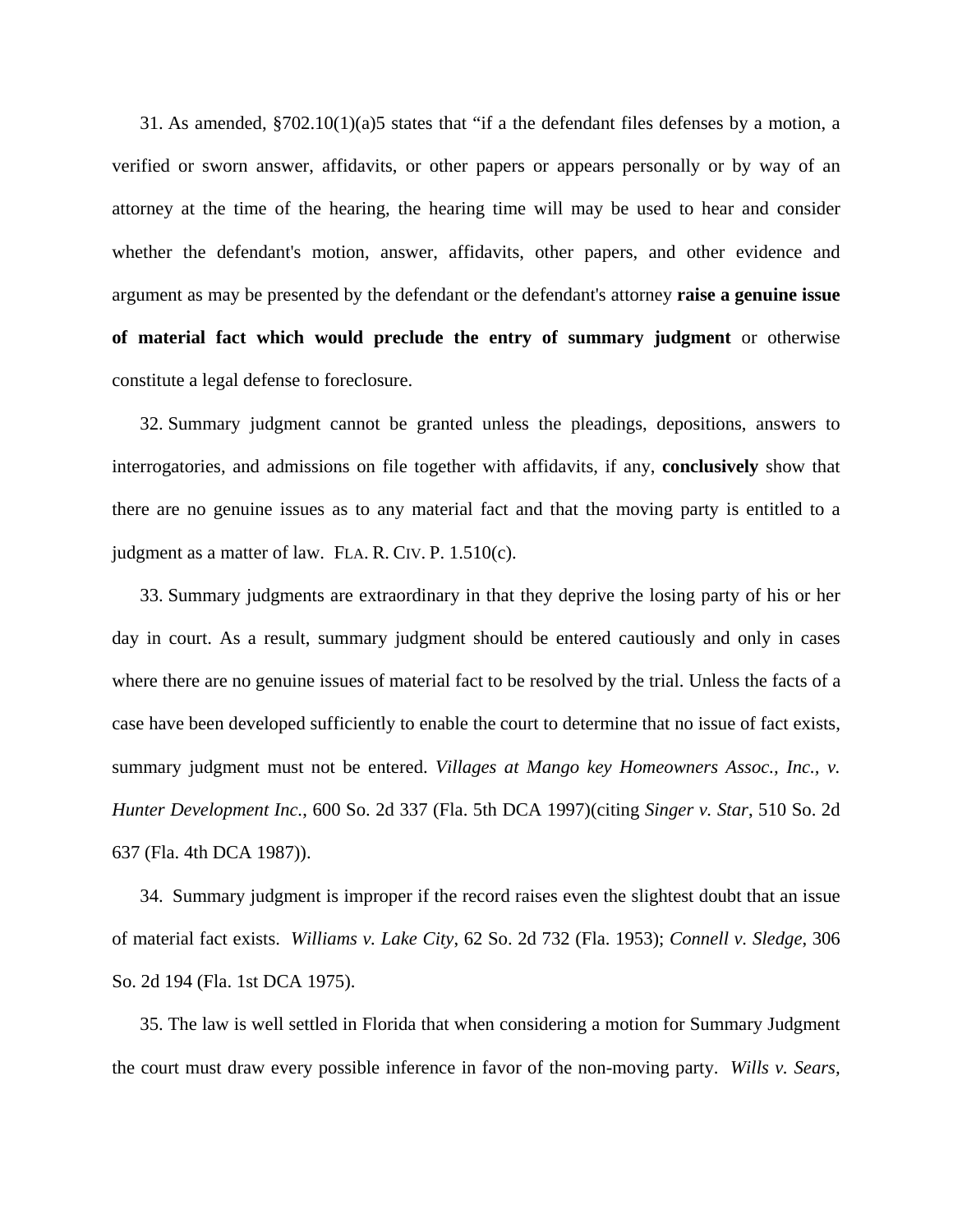*Roebuck & Co.*, 351 So. 2d 29 (Fla. 1977); *Hance v. The Dime Savings Bank of New York, FSB*, 678 So. 2d 11 (Fla. 1st DCA 1996)(citing *Moore v. Morris*, 475 So. 2d 666 (Fla. 1985)).

### **a. Failure to Refute Defendant's Affirmative Defenses**

36. First, Defendant filed a responsive pleading in the form of a Verified Answer and Affirmative Defenses and Plaintiff has failed to refute the Affirmative Defenses, which is required in order to obtain a summary Final Judgment. *Cerron v. GMAC Mortgage LLC*, 93 So. 3d 456 (Fla. 2d DCA 2012).

37. In *Cerron*, the Second District Court Appeals held that in order to obtain a summary judgment, a plaintiff must refute a defendant's affirmative defenses. *Id.*

38. Florida law is well established on this issue. "A plaintiff moving for summary judgment must either conclusively refute the factual bases for the defendant's affirmative defenses or show that the defenses are legally insufficient." *Id*.; *Knight Energy Services, Inc. v. Amoco Oil Co*., 660 So. 2d 786 (Fla. 4th DCA 1995); *Sanchez, et. al. v. Soleil Builders, Inc*., 98 So. 3d 251 (Fla. 5th DCA 2012); *Shahar v. Green Tree Servicing LLC*, 2013 WL 811612 (Fla. 4th DCA 2013). *Thomas v. Ocwen Loan Servicing, LLC*, 84 So.3d 1246 (Fla. 1st DCA 2012).

39. The Defendant in *Cerron* raised affirmative defenses in his answer, amongst them was the affirmative defense of failure to comply with the condition precedent/lack of notice of the default letter. *Cerron v. GMAC Mortgage LLC*, 93 So. 3d 456 (Fla. 2d DCA 2012). Plaintiff filed an affidavit of amount due and owing, an affidavit of attorney's fees and costs, a note indorsed in blank, and an assignment of mortgage but never refuted the affirmative defenses. *Id*. Accordingly, the Second District found that summary judgment was not proper because genuine issued of material fact existed due to Plaintiff's failure to refute affirmative defenses or show that they were legally insufficient. *Id*.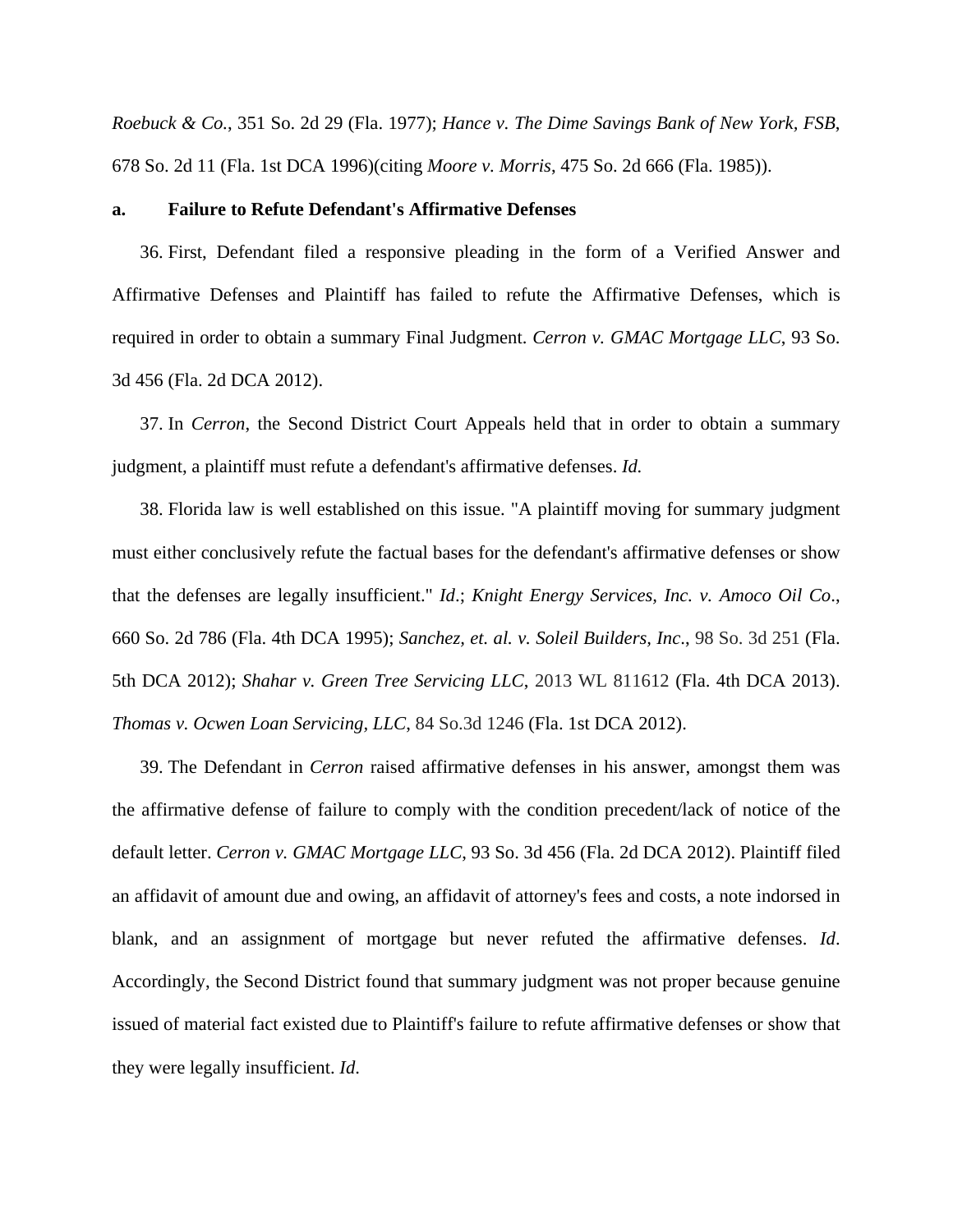40. The relevant facts in *Cerron* are similar to the above styled case. In this case, the Plaintiff has essentially requested a summary final judgment from this court. Defendant has filed affirmative defenses and Plaintiff has failed to refute them or show legal insufficiency. Therefore, because the law is well established that the Plaintiff cannot receive a summary final judgment without refuting Defendants affirmative defenses or showing that the defenses are legally insufficient, final judgment cannot be entered in this case as genuine issues of material fact exist.

### **b. Genuine Issues of Material Fact Exist Precluding Entry of Final Judgment**

41. Even if Plaintiff had refuted the affirmative defenses, genuine issues of material fact would still exists which must be decided at a trial on the merits.

### i. Lack of Standing

42. Defendant has raised a number of affirmative defenses including lack of standing.

43. First, Plaintiff claims to be the holder of the Note and Mortgage and has attached a copy of a Note, with an undated indorsed in blank, to its Complaint.

44. "While it is true that standing to foreclose can be demonstrated by the filing of the original note with a special endorsement in favor of the plaintiff, this **does not alter the rule that a party's standing is determined at the time the lawsuit was filed**." *McLean v. JP Morgan Chase Bank Nat. Ass'n*, 79 So. 3d 170 (Fla. 4th DCA 2012); *See Progressive Exp. Ins. Co. v. McGrath Cmty. Chiropractic,* 913 So. 2d 1281 (Fla. 2d DCA 2005). This is also true for notes indorsed in blank.

45. The Plaintiff in the above style case has not filed an original Note nor indicated where the original Note is located. More importantly, there is no evidence to prove that the Plaintiff was entitled to enforce the Note at the time the lawsuit was filed.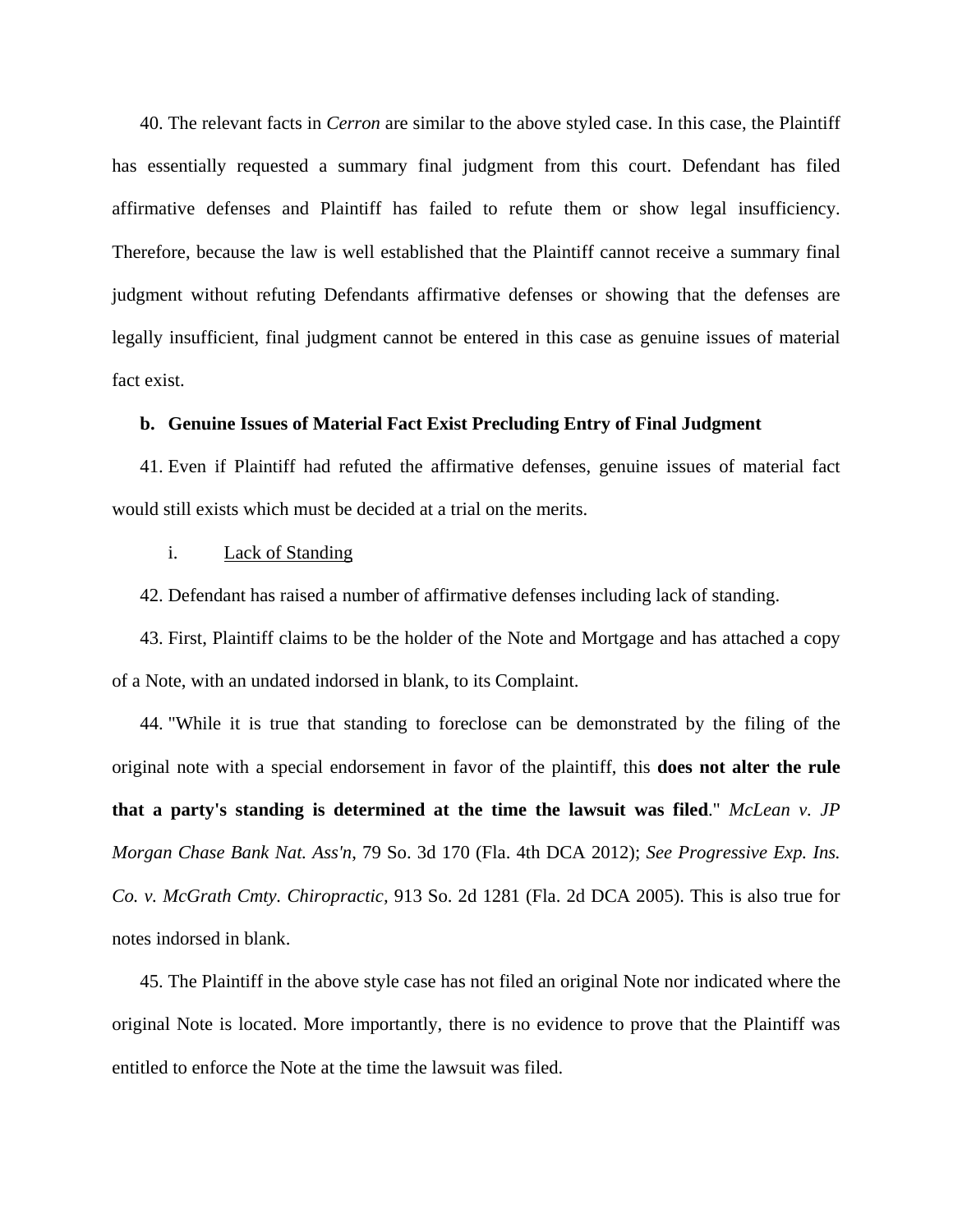46. Without this evidence, Plaintiff cannot prove standing. Even if the Plaintiff currently holds the original Note, the law is clear that "the plaintiff's lack of standing at the inception of the case is not a defect that may be cured by the acquisition of standing after the case is filed." *McLean* at 173 (quoting *Progressive Exp. Ins. Co. v. McGrath Cmty. Chiropractic,* 913 So.2d 1281 (Fla. 2d DCA 2005).

47. The fact that the Plaintiff apparently possessed a copy of an indorsed note at the time of filing does not mean that they had the original at that time. This must still be proven. (See *Green v. JPMorgan Chase,* 109 So.3d 1285, (Fla. 5<sup>th</sup> DCA 2013).

48. Even if Plaintiff can prove standing to enforce the note at the inception of the lawsuit, the Plaintiff would not be able to enforce the Mortgage, without further proof. The Plaintiff has not filed an assignment of mortgage nor has the Plaintiff filed proof of purchase of the debt.

49. While it is true that the Mortgage can equitably transfer along with the Note in the absence of an Assignment of Mortgage, the Florida Supreme Court has held that this can **only** happen upon proof of purchase of the Note. *Johns v. Gillian*, 184 So. 140 (Fla. 1938).

50. The reasoning behind the ruling in *Johns* is fairly simple. Under the UCC, it is well settled that a thief can enforce a note. (See Official Comment 1, U.C.C. §3-203 (2012)). In order for a Court to order equitable relief, such as an equitable assignment, the Plaintiff must show cleans hands. Proof of purchase of the debt meets this burden.

51. In the absence of an assignment of mortgage or proof of purchase of the debt, Plaintiff cannot foreclose on the Mortgage.

### ii. Failure to Comply with Condition Precedent

52. Defendant has also raised an affirmative defense of failure to comply with the condition precedent/lack of notice of default letter.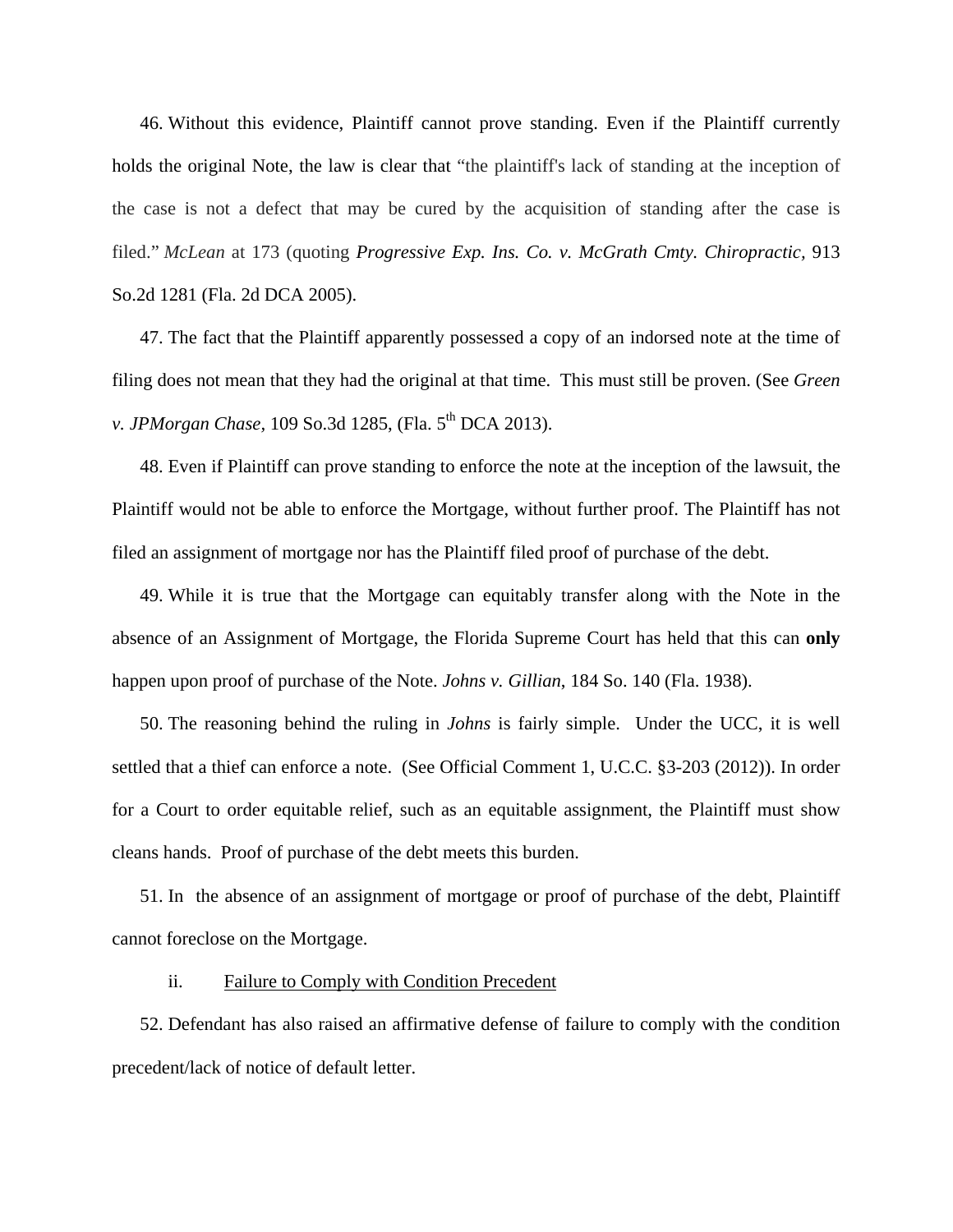53. Under Florida law, contracts are construed in accordance with their plain language, as bargained for by the parties. *See Auto-Owners Ins. Co. v. Anderson*, 756 So. 2d 29, 34 (Fla. 2000). Moreover, if the provisions of a contract are unambiguous, the court may not violate the clear meaning of the words in order to create an ambiguity, and certainly the Court may not rewrite the contract. *Florida Recycling Services, Inc. v. Greater Orlando Auto Auction, Inc*, 898 So. 2d 129 (Fla. 5th DCA 2005).

54. Paragraph 22 of the Mortgage Contract, drafted by the Plaintiff and the only paragraph in all bold, requires the Plaintiff not only to send a default letter, but to include specific language in the default letter.

55. Plaintiff has plead that all conditions precedent have been met but has failed to provide any documentary evidence that such letters exists and complies with the mandates of paragraph 22 of the Mortgage contract. This failure bars the Plaintiff from pursuing the current foreclosure action.

### iii. Failure to Prove Damages

56. In order to prevail in its breach of contract action, Plaintiff has the burden of presenting evidence "sufficient to satisfy the mind of a prudent, impartial person", as to the amount of awardable damages. *Sea World of Florida v. Ace American Ins. Companies, Inc.*, 28 So. 3d 158 (Fla. 5th DCA 2010).

57. The Third District Court of Appeals has held that "[i]t is well established that before damages may be awarded, there must be evidence authorizing or justifying the award of a definite amount." *Berwick Corp. v. Kelinginna Inv. Corp.*, 143 So. 2d 684 (Fla. 3d DCA 1962)(citing *Florida Ventilation Awning Co. v. Dickson*, 67 So. 2d 215 (Fla. 1953).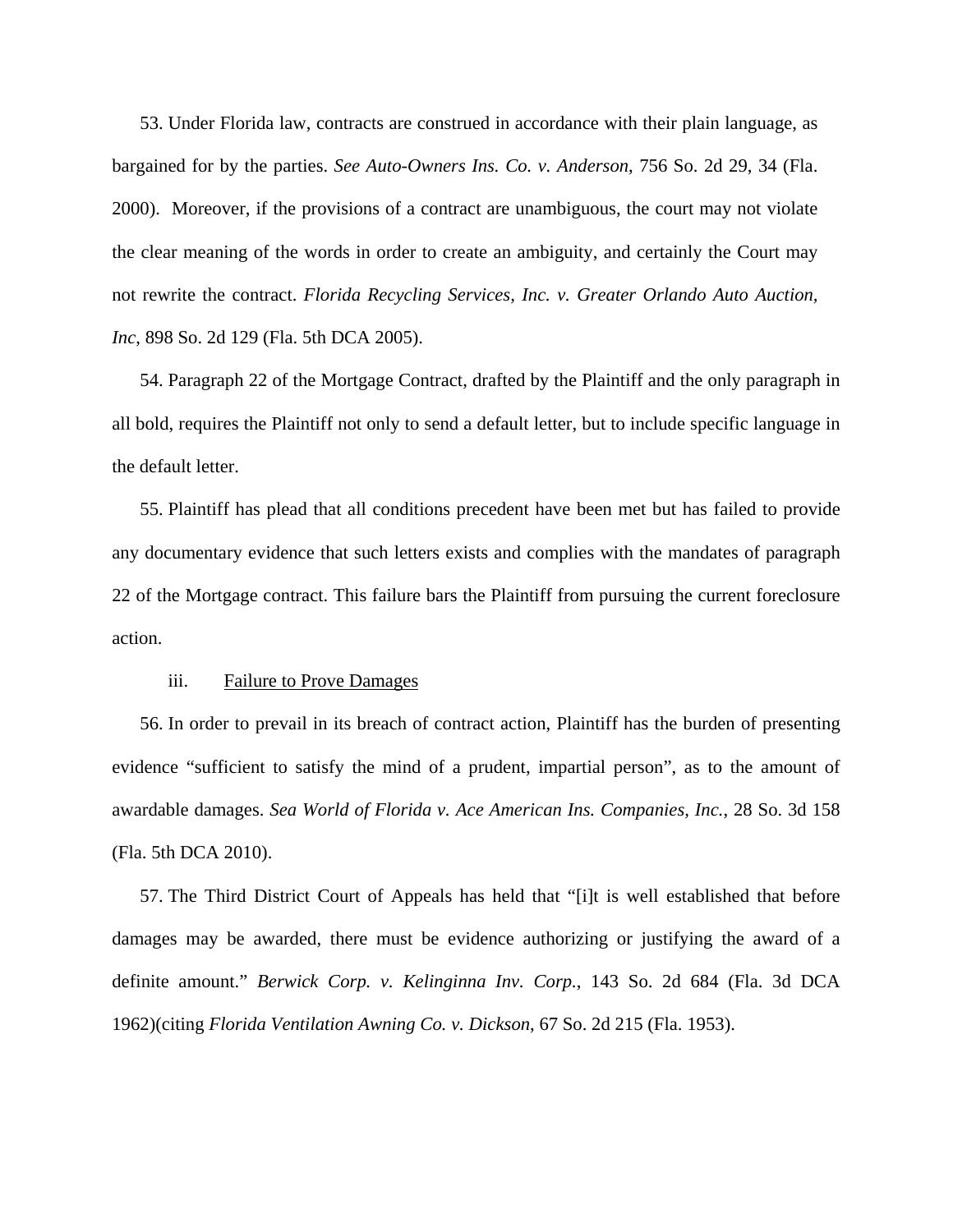58. There is no documentation whatsoever attached to Plaintiff's proposed Final Judgment package filed on June 10, 2013, which would be admissible in evidence, to substantiate the amount due.

59. Further, the one-page Account Information Statement(AIS) and one page Loan History provided along with Plaintiff's Affidavit Supporting Motion for Summary Final Judgment, are deficient on their face as they do not accurately reflect the total amount due and owing. The blatant contradictions contained in the affidavit, AIS, and Loan History create a genuine issue of material fact which precludes summary final judgment.

60. The AIS has a "Based on Date" of October 4, 2012. The Loan History shows it was prepared on September 28, 2012. However, the AIS claims to include transactions up through **January 3, 2013**. There is nothing in the Loan History which demonstrates entries after February 1, 2012. More than a year and four months of payment history is missing.

61. The Plaintiff has the burden of proving that it is entitled to summary judgment and, according to Rule of Civil Procedure 1.510, shall specifically identify all evidence, as would be admissible, **upon which it relies**.

62. Plaintiff has failed to specifically identify and provide all of the evidence upon which it relied and the gap in the Loan History provided creates a genuine issue of material fact as to the actual amount due and owing to date.

63. Given the many genuine issues of material fact which exists in the current case, summary final judgment cannot be entered.

### **c. Pending Discovery**

64. Finally, summary final judgment cannot be entered because discovery is pending on this case.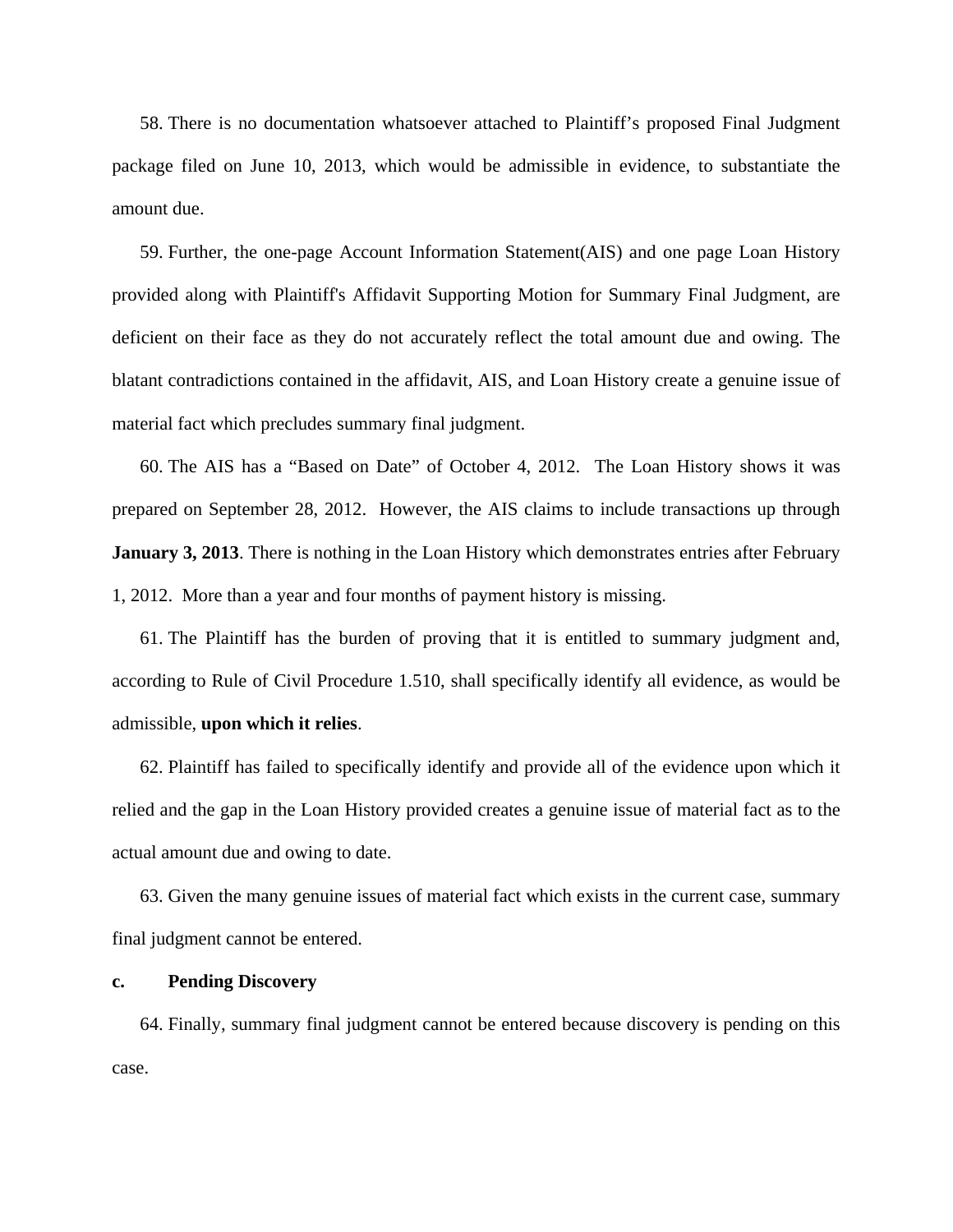65. The Fourth District Court of Appeals has held that a trial court should not entertain a motion for summary judgment until discovery is concluded." *Osorto v. Deutsche Bank Nat. Trust Co.*, 88 So. 3d 261 (Fla. 4th DCA 2012). This is the established law in Florida. *Harvey Covington & Thomas, LLC v. WMC Mortg. Corp.,* 85 So. 3d 558 (Fla. 1st DCA 2012); *Crowell v. Kaufmann*, 845 So. 2d 325 (Fla. 2d DCA 2003); *Henderson v. Reyes*, 702 So. 2d 616 (Fla. 3d DCA 1997).

66. On June 12, 2013, Defendant propounded a Request for Admission, Request for Production and Interrogatories upon the Plaintiff. Plaintiff has yet to answer discovery.

67. According to Florida law, because good faith discovery is pending, summary final judgment is improper at this time. *Osorto v. Deutsche Bank Nat. Trust Co.*, 88 So. 3d 261 (Fla. 4th DCA 2012).

### **VI. CONCLUSION**

68. Under the prior and amended standard, the Order to Show Cause is deficient.

69. However, if this Court finds that it is valid, then Defendant has shown cause. The filing of Defendant's Verified Answer and Affirmative Defenses is sufficient cause to preclude the entry of final judgment, pursuant to paragraph three of the Order.

70. In the alternative, if this Court finds that changes in the law regarding §702.10 require that the Plaintiff now needs to meet the requirements of §702.015, the Order to Show Cause is deficient and should be quashed.

71. Lastly, even if the Order to Show Cause is found valid and the amended 702.10 is applied, final judgment cannot be entered because genuine issues of material fact exist in this case. Especially since plaintiff has failed to refute Defendant's affirmative defenses or show that they are legally insufficient or respond to pending discovery requests.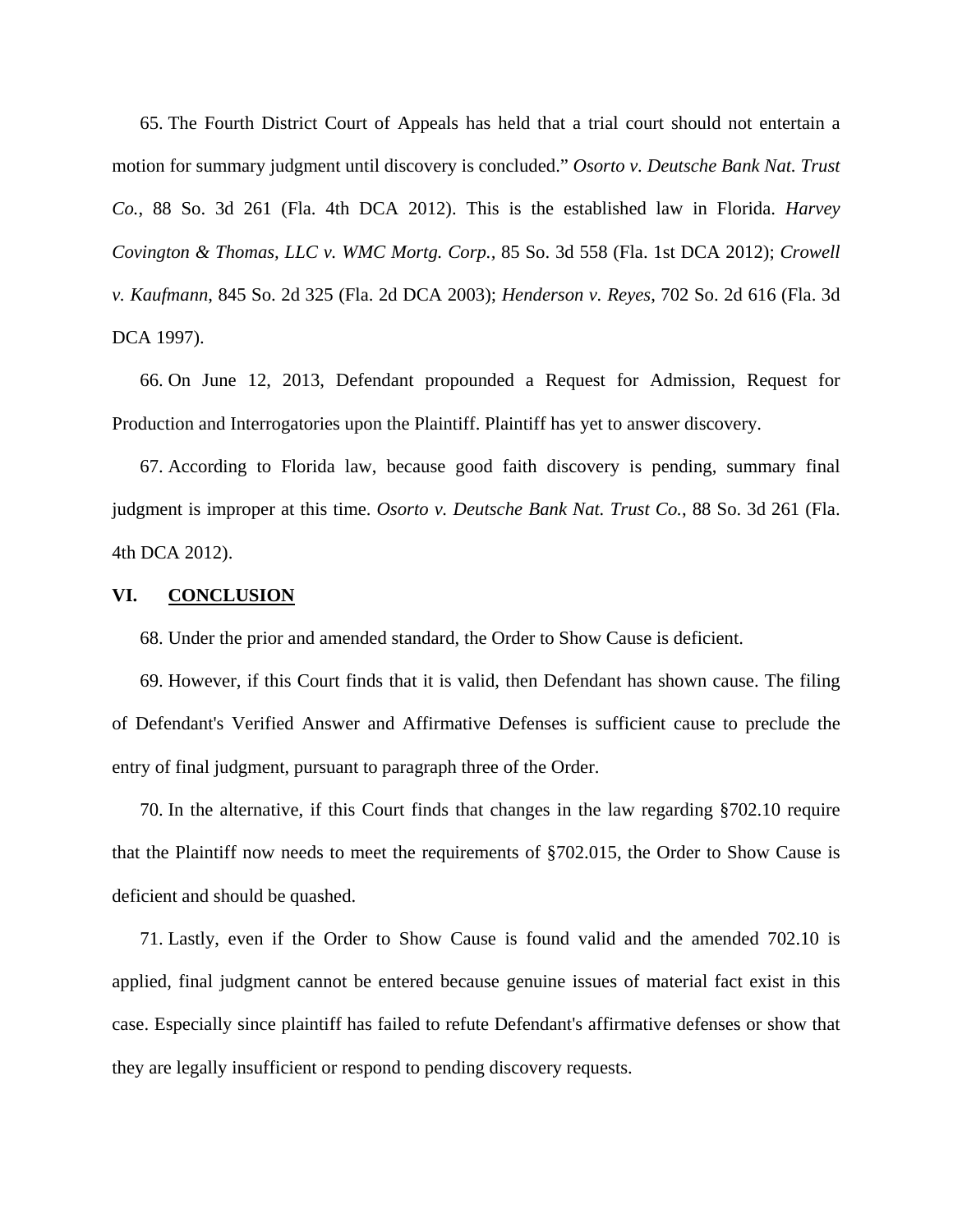**WHEREFORE**, Defendant, Carmen XXXX, prays that this Honorable Court enter an Order: 1) quashing the Order to Show Cause; or in the alternative

 2) finding that under the current Order to Show Cause, Defendant has shown cause sufficient to preclude entry of final judgment; or in the alternative

 2) finding that genuine issues of material fact exist which preclude the entry of Final Judgment, and

 3) awarding Attorney's Fees and Costs for the Defendant, and any other relief this Court deems appropriate.

### **CERTIFICATE OF SERVICE**

I certify that a copy hereof has been furnished to ZZZZZZZZZZZZZZZZZZ, via e-mail at  $\frac{1}{2}$ , on this 16<sup>th</sup> day of June, 2013.

> /s/ Evan M. Rosen Evan M. Rosen, Esquire Law Offices of Evan M. Rosen, P.A. 2028 Harrison Street, Suite 204 Hollywood, FL 33020 754-400-5150 (phone) 754-400-5260 (fax) erosen@evanmrosen.com Fl. Bar # 120103 Attorney for Defendant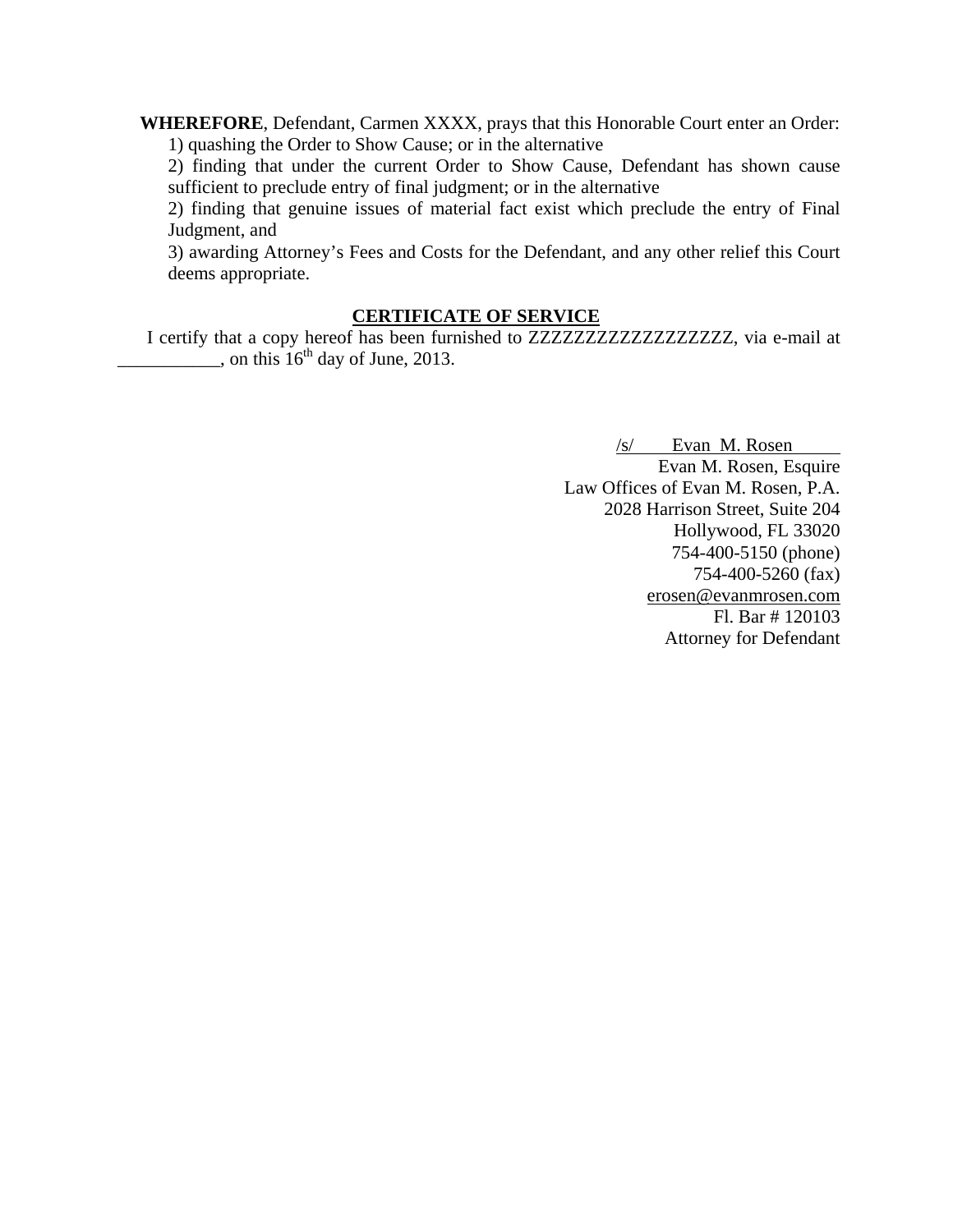1

| 2             | An act relating to mortgage foreclosures; amending s.  |
|---------------|--------------------------------------------------------|
| 3             | 95.11, F.S.; revising the limitations period for       |
| 4             | commencing an action to enforce a claim of a           |
| 5             | deficiency judgment after a foreclosure action;        |
| 6             | providing for applicability to actions commenced on or |
| 7             | after a specified date; providing a time limitation    |
| 8             | for commencing certain actions; creating s. 702.015,   |
| $\mathcal{G}$ | F.S.; providing legislative intent; specifying         |
| 10            | required contents of a complaint seeking to foreclose  |
| 11            | on certain types of residential properties with        |
| 12            | respect to the authority of the plaintiff to foreclose |
| 13            | on the note and the location of the note; authorizing  |
| 14            | sanctions against plaintiffs who fail to comply with   |
| 15            | complaint requirements; providing for nonapplicability |
| 16            | to proceedings involving timeshare interests; creating |
| 17            | s. 702.036, F.S.; requiring a court to treat a         |
| 18            | collateral attack on a final judgment of foreclosure   |
| 19            | on a mortgage as a claim for monetary damages under    |
| 20            | certain circumstances; prohibiting such court from     |
| 21            | granting certain relief affecting title to the         |
| 22            | foreclosed property; providing for construction        |
| 23            | relating to the rights of certain persons to seek      |
| 24            | specified types of relief or pursue claims against the |
| 25            | foreclosed property under certain circumstances;       |
| 26            | amending s. 702.06, F.S.; limiting the amount of a     |
| 27            | deficiency judgment; amending s. 702.10, F.S.;         |
| 28            | revising the class of persons authorized to move for   |
|               |                                                        |

## Page 1 of 20

CODING: Words stricken are deletions; words underlined are additions.

hb0087-03-er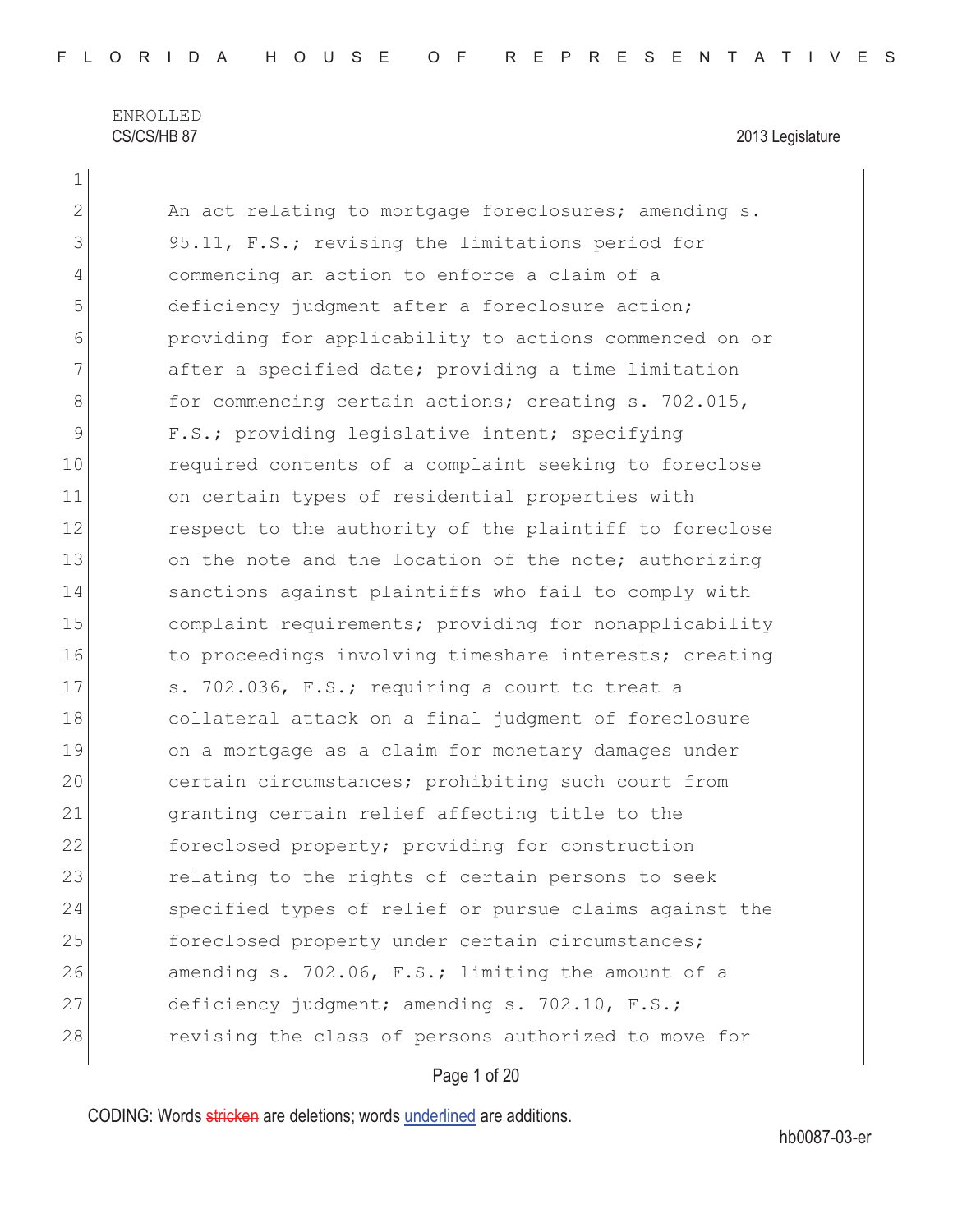29 expedited foreclosure to include lienholders; defining 30 the term "lienholder"; providing requirements and 31 procedures with respect to an order directed to 32 defendants to show cause why a final judgment of 33 **foreclosure should not be entered;** providing that 34 certain failures by a defendant to make certain 35 filings or to make certain appearances may have 36 specified legal consequences; requiring the court to 37 enter a final judgment of foreclosure and order a 38 foreclosure sale under certain circumstances; revising 39 a restriction on a mortgagee to request a court to 40 order a mortgagor defendant to make payments or to 41 vacate the premises during an action to foreclose on 42 residential real estate to provide that the 43 restriction applies to all but owner-occupied 44 residential property; providing a presumption 45 regarding owner-occupied residential property; 46 creating s. 702.11, F.S.; providing requirements for 47 reasonable means of providing adequate protection 48 under s. 673.3091, F.S., in mortgage foreclosures of 49 certain residential properties; providing for 50 liability of persons who wrongly claim to be holders 51 of or entitled to enforce a lost, stolen, or destroyed 52 note and cause the mortgage secured thereby to be 53 foreclosed in certain circumstances; providing 54 legislative findings; providing for applicability; 55 requesting the Florida Supreme Court to adopt rules 56 and forms to expedite foreclosure proceedings;

### Page 2 of 20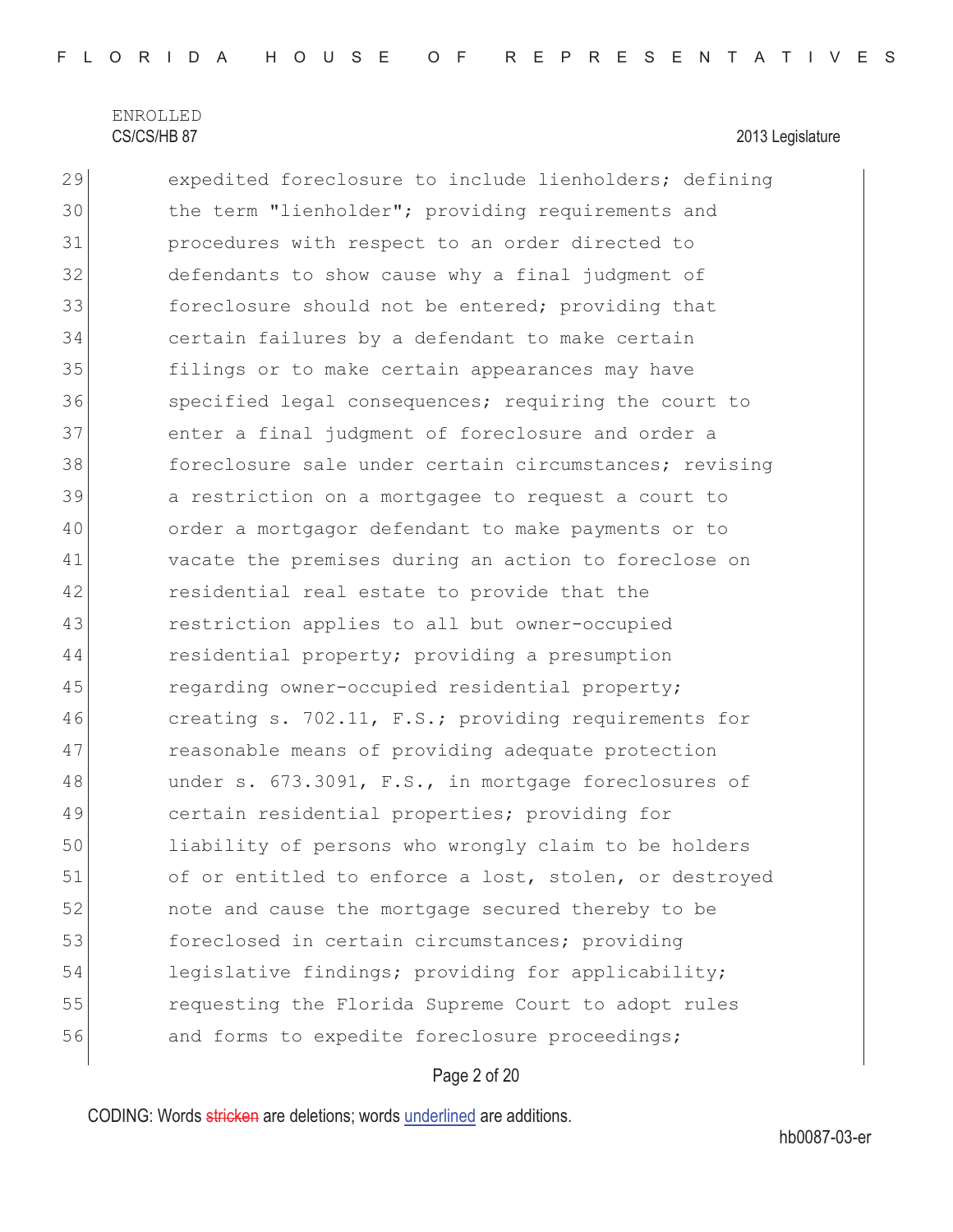57 **providing an effective date.** 58 59 Be It Enacted by the Legislature of the State of Florida: 60 61 Section 1. Paragraph (b) of subsection (2) of section 62 95.11, Florida Statutes, is amended, and paragraph (h) is added 63 to subsection  $(5)$  of that section, to read: 64 95.11 Limitations other than for the recovery of real 65 property.—Actions other than for recovery of real property shall 66 be commenced as follows: 67 (2) WITHIN FIVE YEARS. 68 (b) A legal or equitable action on a contract, obligation, 69 or liability founded on a written instrument, except for an 70 action to enforce a claim against a payment bond, which shall be 71 governed by the applicable provisions of paragraph  $(5)$  (e), s. 72 255.05(10), s. 337.18(1), or s. 713.23(1)(e), and except for an 73 action for a deficiency judgment governed by paragraph  $(5)$  (h). 74 (5) WITHIN ONE YEAR. 75 (h) An action to enforce a claim of a deficiency related 76 to a note secured by a mortgage against a residential property 77 that is a one-family to four-family dwelling unit. The 78 limitations period shall commence on the day after the 79 certificate is issued by the clerk of court or the day after the 80 mortgagee accepts a deed in lieu of foreclosure. 81 Section 2. The amendments made by this act to s. 95.11, 82 Florida Statutes, apply to any action commenced on or after July 83 1, 2013, regardless of when the cause of action accrued. 84 However, any action that would not have been barred under s.

Page 3 of 20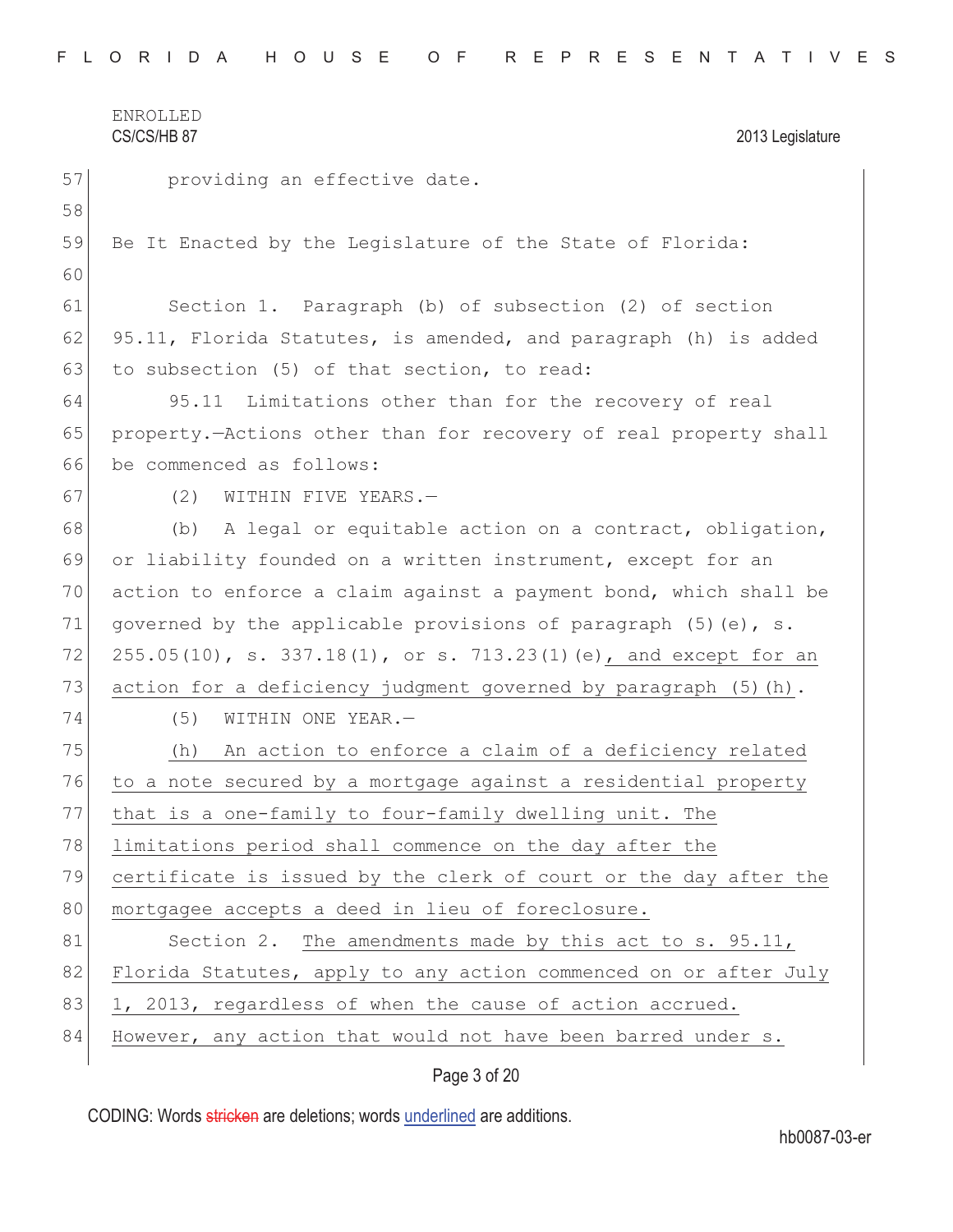|  |  |  | FLORIDA HOUSE OF REPRESENTATIVES |  |  |
|--|--|--|----------------------------------|--|--|
|--|--|--|----------------------------------|--|--|

ENROLLED CS/CS/HB 87 2013 Legislature 85 95.11(2)(b), Florida Statutes 2012, before the effective date of 86 this act must be commenced within 5 years after the action 87 accrued or by July 1, 2014, whichever occurs first. 88 Section 3. Section 702.015, Florida Statutes, is created 89 to read: 90 702.015 Elements of complaint; lost, destroyed, or stolen 91 note affidavit.-92 (1) The Legislature intends that this section expedite the 93 foreclosure process by ensuring initial disclosure of a 94 plaintiff's status and the facts supporting that status, thereby 95 ensuring the availability of documents necessary to the 96 prosecution of the case. 97 (2) A complaint that seeks to foreclose a mortgage or 98 other lien on residential real property, including individual 99 units of condominiums and cooperatives, designed principally for 100 occupation by from one to four families which secures a 101 promissory note must: 102 (a) Contain affirmative allegations expressly made by the 103 plaintiff at the time the proceeding is commenced that the 104 plaintiff is the holder of the original note secured by the 105 mortgage; or 106 (b) Allege with specificity the factual basis by which the 107 plaintiff is a person entitled to enforce the note under s. 108 673.3011. 109 (3) If a plaintiff has been delegated the authority to 110 institute a mortgage foreclosure action on behalf of the person 111 entitled to enforce the note, the complaint shall describe the 112 authority of the plaintiff and identify, with specificity, the

### Page 4 of 20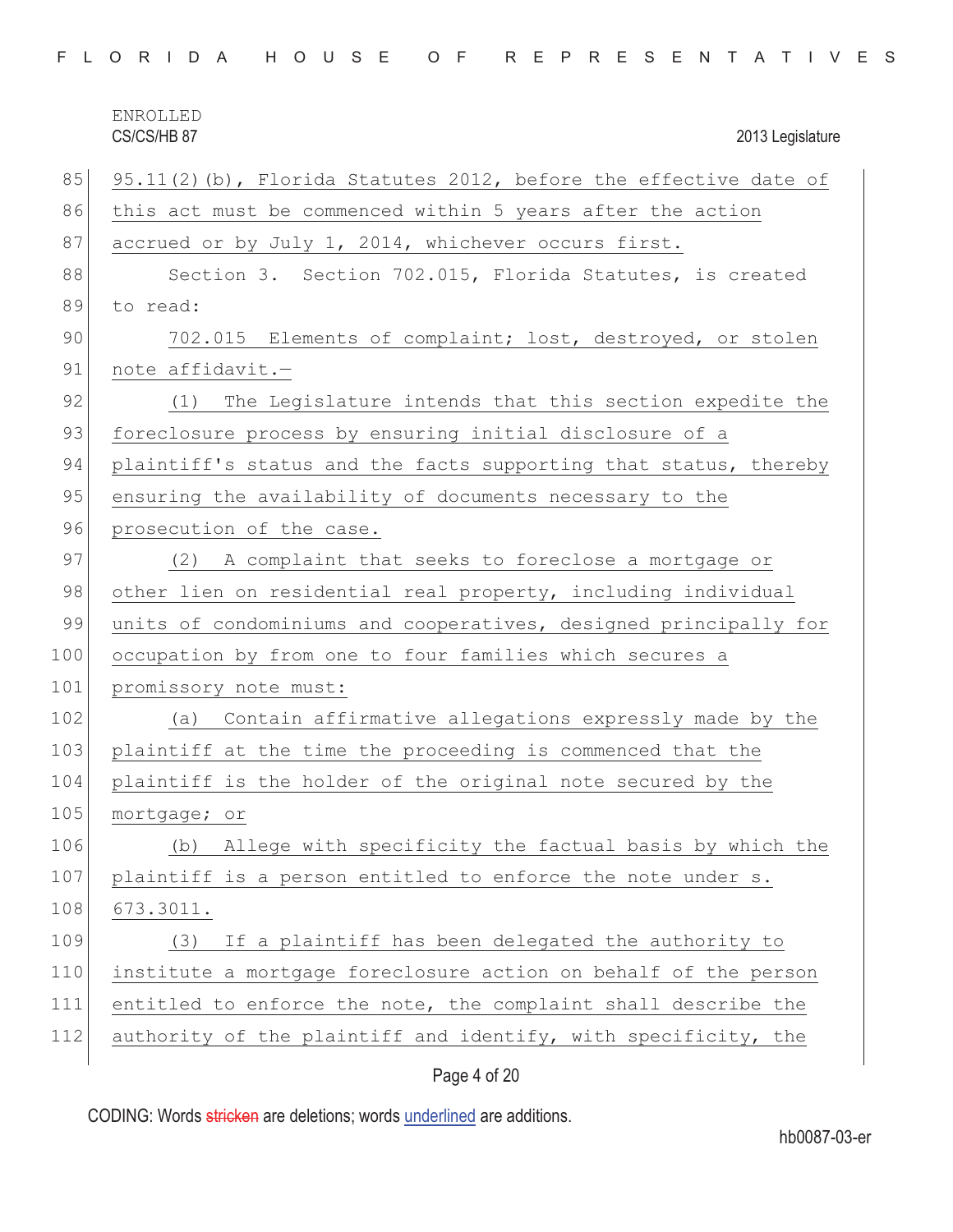| 113 | document that grants the plaintiff the authority to act on       |
|-----|------------------------------------------------------------------|
| 114 | behalf of the person entitled to enforce the note. This          |
| 115 | subsection is intended to require initial disclosure of status   |
| 116 | and pertinent facts and not to modify law regarding standing or  |
| 117 | real parties in interest. The term "original note" or "original  |
| 118 | promissory note" means the signed or executed promissory note    |
| 119 | rather than a copy thereof. The term includes any renewal,       |
| 120 | replacement, consolidation, or amended and restated note or      |
| 121 | instrument given in renewal, replacement, or substitution for a  |
| 122 | previous promissory note. The term also includes a transferrable |
| 123 | record, as defined by the Uniform Electronic Transaction Act in  |
| 124 | $s. 668.50(16)$ .                                                |
| 125 | (4) If the plaintiff is in possession of the original            |
| 126 | promissory note, the plaintiff must file under penalty of        |
| 127 | perjury a certification with the court, contemporaneously with   |
| 128 | the filing of the complaint for foreclosure, that the plaintiff  |
| 129 | is in possession of the original promissory note. The            |
| 130 | certification must set forth the location of the note, the name  |
| 131 | and title of the individual giving the certification, the name   |
| 132 | of the person who personally verified such possession, and the   |
| 133 | time and date on which the possession was verified. Correct      |
| 134 | copies of the note and all allonges to the note must be attached |
| 135 | to the certification. The original note and the allonges must be |
| 136 | filed with the court before the entry of any judgment of         |
| 137 | foreclosure or judgment on the note.                             |
| 138 | If the plaintiff seeks to enforce a lost, destroyed,<br>(5)      |
| 139 | or stolen instrument, an affidavit executed under penalty of     |
| 140 | perjury must be attached to the complaint. The affidavit must:   |
|     |                                                                  |

Page 5 of 20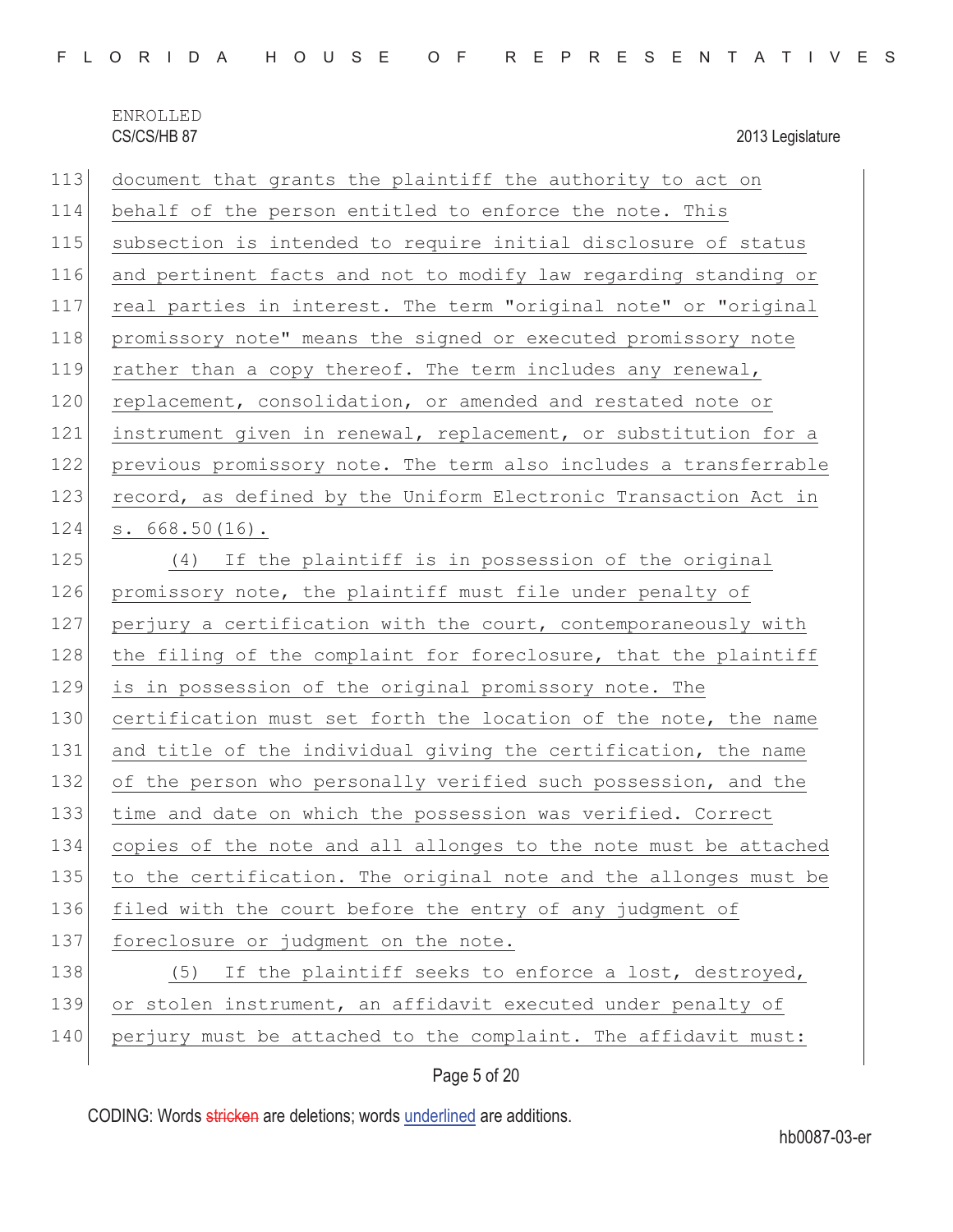|  |  |  |  |  |  |  |  |  |  |  |  | FLORIDA HOUSE OF REPRESENTATIVES |  |  |  |  |  |  |  |  |  |  |  |  |  |  |
|--|--|--|--|--|--|--|--|--|--|--|--|----------------------------------|--|--|--|--|--|--|--|--|--|--|--|--|--|--|
|--|--|--|--|--|--|--|--|--|--|--|--|----------------------------------|--|--|--|--|--|--|--|--|--|--|--|--|--|--|

| 141 | Detail a clear chain of all endorsements, transfers,<br>(a)      |
|-----|------------------------------------------------------------------|
| 142 | or assignments of the promissory note that is the subject of the |
| 143 | action.                                                          |
| 144 | Set forth facts showing that the plaintiff is entitled<br>(b)    |
| 145 | to enforce a lost, destroyed, or stolen instrument pursuant to   |
| 146 | s. 673.3091. Adequate protection as required under s.            |
| 147 | 673.3091(2) shall be provided before the entry of final          |
| 148 | judgment.                                                        |
| 149 | Include as exhibits to the affidavit such copies of<br>(C)       |
| 150 | the note and the allonges to the note, audit reports showing     |
| 151 | receipt of the original note, or other evidence of the           |
| 152 | acquisition, ownership, and possession of the note as may be     |
| 153 | available to the plaintiff.                                      |
| 154 | The court may sanction the plaintiff for failure to<br>(6)       |
| 155 | comply with this section.                                        |
| 156 | This section does not apply to any foreclosure<br>(7)            |
| 157 | proceeding involving timeshare interests under part III of       |
| 158 | chapter 721.                                                     |
| 159 | Section 4. Section 702.036, Florida Statutes, is created         |
| 160 | to read:                                                         |
| 161 | 702.036 Finality of mortgage foreclosure judgment.-              |
| 162 | In any action or proceeding in which a party seeks<br>(1) (a)    |
| 163 | to set aside, invalidate, or challenge the validity of a final   |
| 164 | judgment of foreclosure of a mortgage or to establish or         |
| 165 | reestablish a lien or encumbrance on the property in abrogation  |
| 166 | of the final judgment of foreclosure of a mortgage, the court    |
| 167 | shall treat such request solely as a claim for monetary damages  |
| 168 | and may not grant relief that adversely affects the quality or   |
|     |                                                                  |

## Page 6 of 20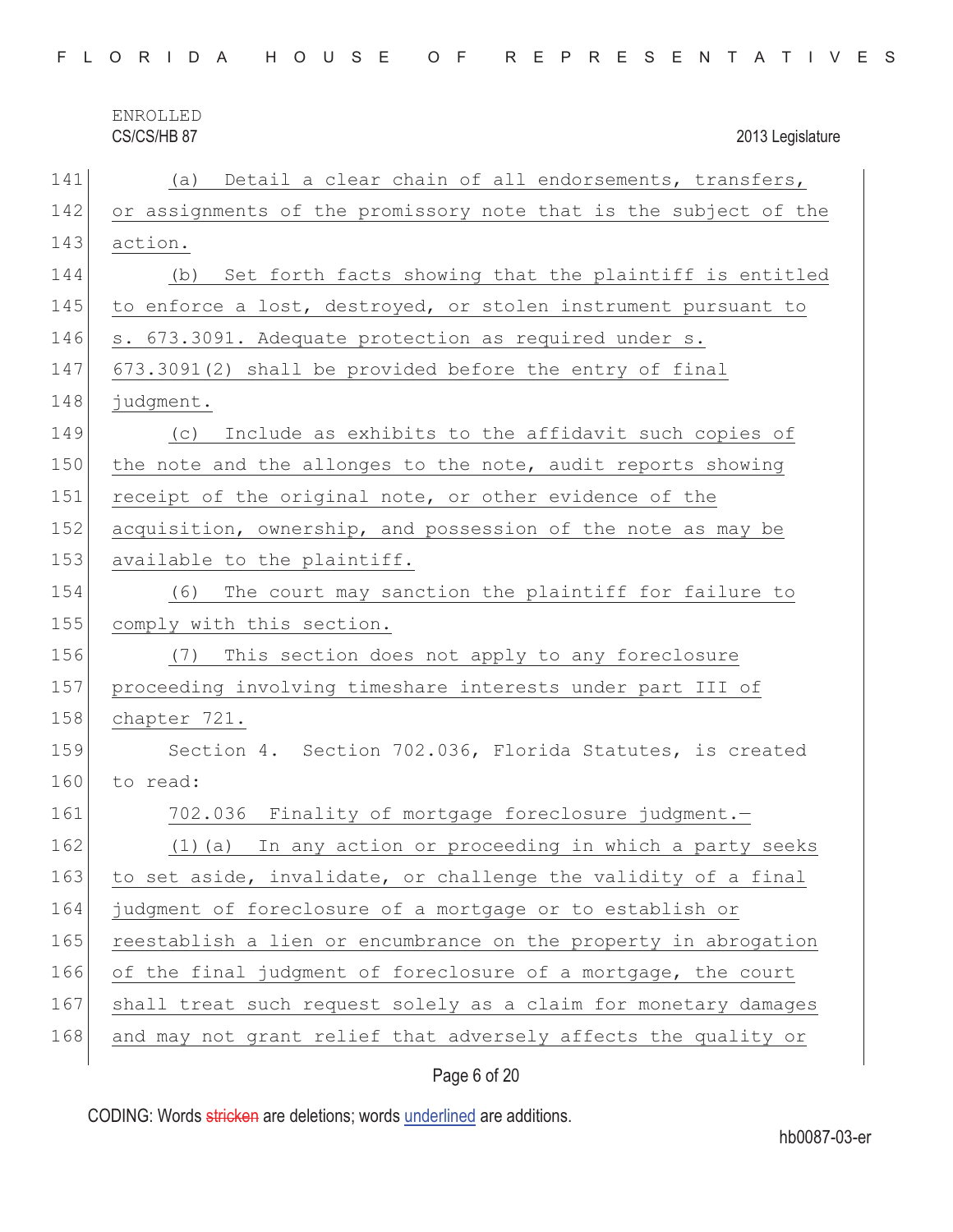|  |  |  |  |  |  |  |  |  |  |  |  | FLORIDA HOUSE OF REPRESENTATIVES |  |  |  |  |  |  |  |  |  |  |  |  |  |  |
|--|--|--|--|--|--|--|--|--|--|--|--|----------------------------------|--|--|--|--|--|--|--|--|--|--|--|--|--|--|
|--|--|--|--|--|--|--|--|--|--|--|--|----------------------------------|--|--|--|--|--|--|--|--|--|--|--|--|--|--|

| 169 | character of the title to the property, if:                      |
|-----|------------------------------------------------------------------|
| 170 | The party seeking relief from the final judgment of<br>1.        |
| 171 | foreclosure of the mortgage was properly served in the           |
| 172 | foreclosure lawsuit as provided in chapter 48 or chapter 49.     |
| 173 | The final judgment of foreclosure of the mortgage was<br>2.      |
| 174 | entered as to the property.                                      |
| 175 | 3. All applicable appeals periods have run as to the final       |
| 176 | judgment of foreclosure of the mortgage with no appeals having   |
| 177 | been taken or any appeals having been finally resolved.          |
| 178 | 4. The property has been acquired for value, by a person         |
| 179 | not affiliated with the foreclosing lender or the foreclosed     |
| 180 | owner, at a time in which no lis pendens regarding the suit to   |
| 181 | set aside, invalidate, or challenge the foreclosure appears in   |
| 182 | the official records of the county where the property was        |
| 183 | located.                                                         |
| 184 | This subsection does not limit the right to pursue any<br>(b)    |
| 185 | other relief to which a person may be entitled, including, but   |
| 186 | not limited to, compensatory damages, punitive damages,          |
| 187 | statutory damages, consequential damages, injunctive relief, or  |
| 188 | fees and costs, which does not adversely affect the ownership of |
| 189 | the title to the property as vested in the unaffiliated          |
| 190 | purchaser for value.                                             |
| 191 | For purposes of this section, the following, without<br>(2)      |
| 192 | limitation, shall be considered persons affiliated with the      |
| 193 | foreclosing lender:                                              |
| 194 | The foreclosing lender or any loan servicer for the<br>(a)       |
| 195 | loan being foreclosed;                                           |
| 196 | Any past or present owner or holder of the loan being<br>(b)     |
|     |                                                                  |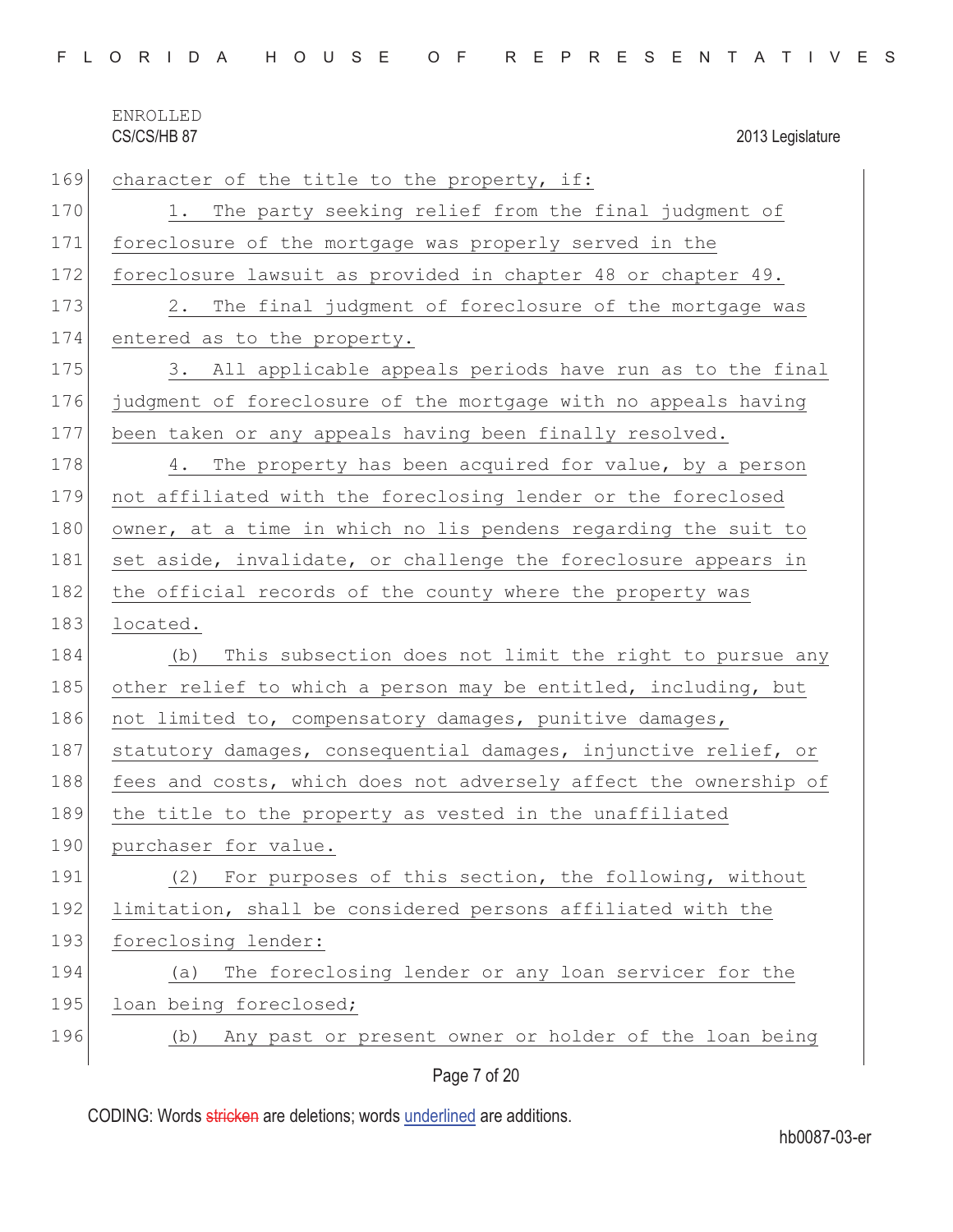| 197 | foreclosed;                                                      |
|-----|------------------------------------------------------------------|
| 198 | (c) Any maintenance company, holding company, foreclosure        |
| 199 | services company, or law firm under contract to any entity       |
| 200 | listed in paragraph (a), paragraph (b), or this paragraph, with  |
| 201 | regard to the loan being foreclosed; or                          |
| 202 | (d) Any parent entity, subsidiary, or other person who           |
| 203 | directly, or indirectly through one or more intermediaries,      |
| 204 | controls or is controlled by, or is under common control with,   |
| 205 | any entity listed in paragraph (a), paragraph (b), or paragraph  |
| 206 | $(c)$ .                                                          |
| 207 | (3) After foreclosure of a mortgage based upon the               |
| 208 | enforcement of a lost, destroyed, or stolen note, a person who   |
| 209 | is not a party to the underlying foreclosure action but who      |
| 210 | claims to be the person entitled to enforce the promissory note  |
| 211 | secured by the foreclosed mortgage has no claim against the      |
| 212 | foreclosed property after it is conveyed for valuable            |
| 213 | consideration to a person not affiliated with the foreclosing    |
| 214 | lender or the foreclosed owner. This section does not preclude   |
| 215 | the person entitled to enforce the promissory note from pursuing |
| 216 | recovery from any adequate protection given pursuant to s.       |
| 217 | 673.3091 or from the party who wrongfully claimed to be the      |
| 218 | person entitled to enforce the promissory note under s.          |
| 219 | 702.11(2) or otherwise, from the maker of the note, or from any  |
| 220 | other person against whom it may have a claim relating to the    |
| 221 | note.                                                            |
| 222 | Section 5. Section 702.06, Florida Statutes, is amended to       |
| 223 | read:                                                            |
| 224 | 702.06 Deficiency decree; common-law suit to recover             |
|     |                                                                  |

Page 8 of 20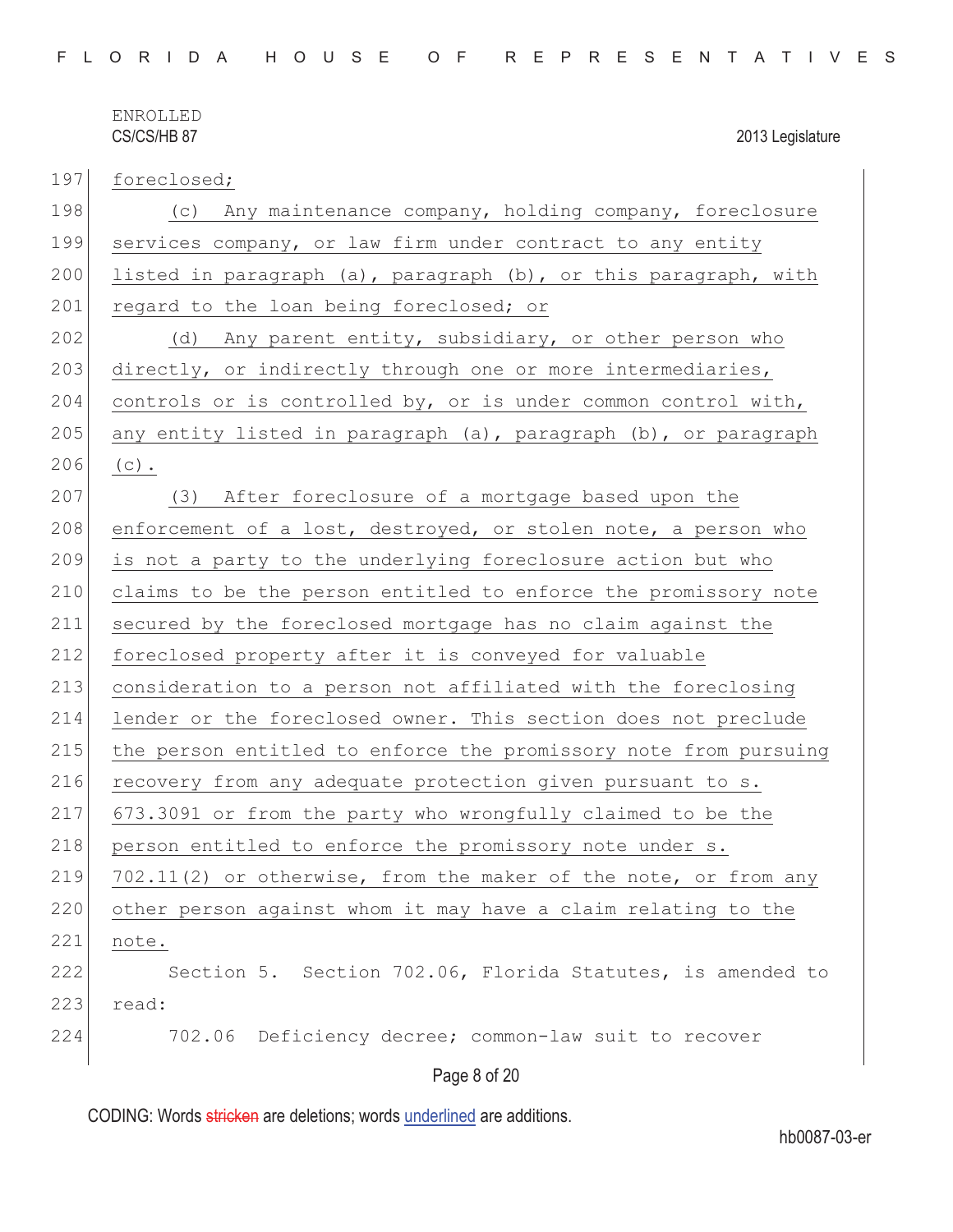Page 9 of 20 225 deficiency. The all suits for the foreclosure of mortgages 226 heretofore or hereafter executed the entry of a deficiency 227 decree for any portion of a deficiency, should one exist, shall 228 be within the sound discretion of the court; however, in the 229 case of an owner-occupied residential property, the amount of 230 the deficiency may not exceed the difference between the 231 judgment amount, or in the case of a short sale, the outstanding 232 debt, and the fair market value of the property on the date of 233 sale. For purposes of this section, there is a rebuttable 234 presumption that a residential property for which a homestead 235 exemption for taxation was granted according to the certified 236 rolls of the latest assessment by the county property appraiser, 237 before the filing of the foreclosure action, is an owner-238 occupied residential property. shall be within the sound 239  $\frac{1}{1}$   $\frac{1}{1}$   $\frac{1}{1}$   $\frac{1}{1}$   $\frac{1}{1}$   $\frac{1}{1}$   $\frac{1}{1}$   $\frac{1}{1}$   $\frac{1}{1}$   $\frac{1}{1}$   $\frac{1}{1}$   $\frac{1}{1}$   $\frac{1}{1}$   $\frac{1}{1}$   $\frac{1}{1}$   $\frac{1}{1}$   $\frac{1}{1}$   $\frac{1}{1}$   $\frac{1}{1}$   $\frac{1}{1}$   $\frac{1}{1}$   $\frac{1}{1$  $240$  have the right to sue at common law to recover such deficiency, 241 unless the court in the foreclosure action has granted or denied 242 a claim for a deficiency judgment provided no suit at law to  $243$  recover such deficiency shall be maintained against the original 244 mortgagor in cases where the mortgage is for the purchase price 245 of the property involved and where the original mortgagee 246 becomes the purchaser thereof at foreclosure sale and also is 247 granted a deficiency decree against the original mortgagor. 248 Section 6. Section 702.10, Florida Statutes, is amended to 249 read: 250 702.10 Order to show cause; entry of final judgment of 251 foreclosure; payment during foreclosure.-252 (1) A lienholder After a complaint in a foreclosure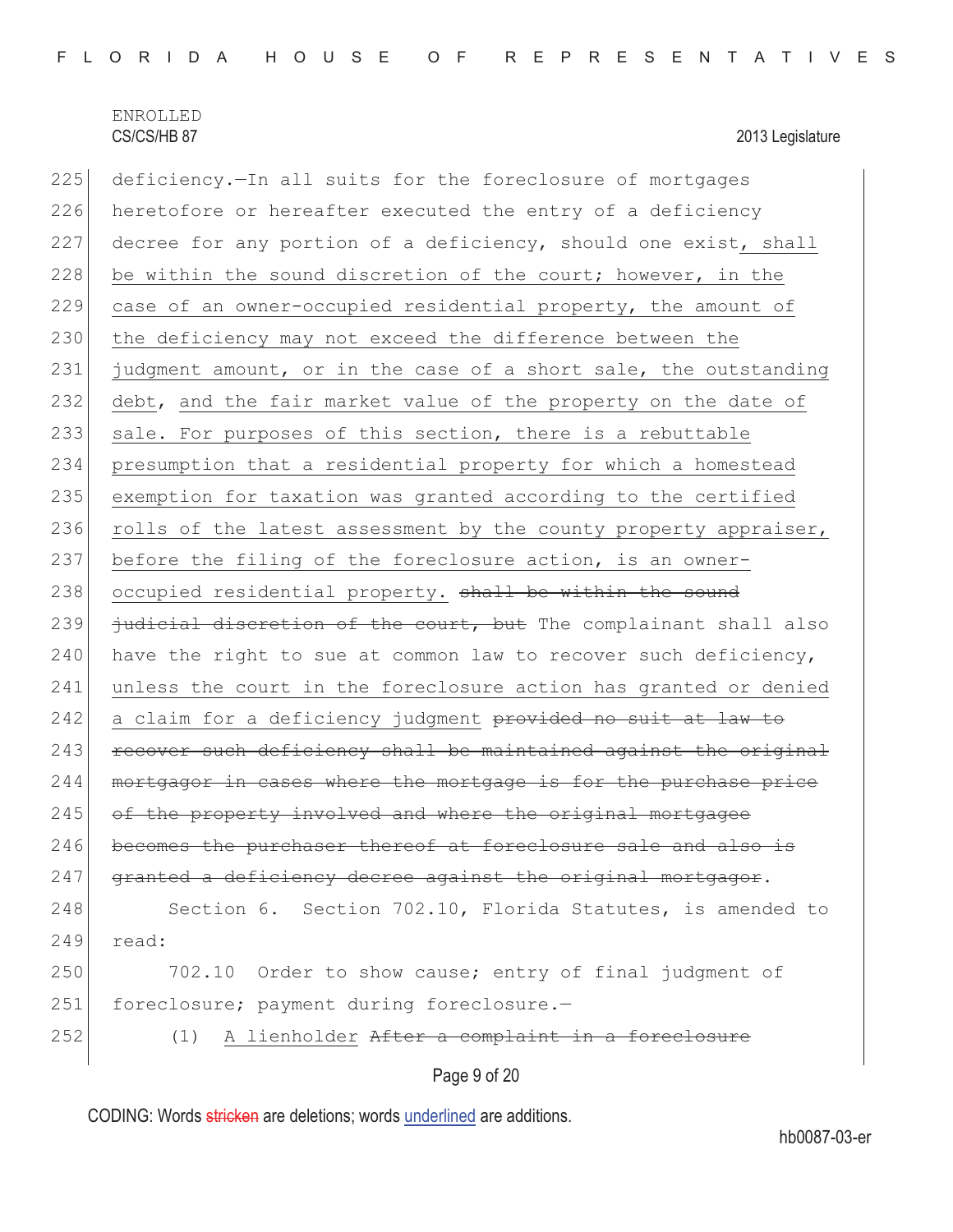253 proceeding has been filed, the mortgagee may request an order to 254 show cause for the entry of final judgment in a foreclosure 255 action. For purposes of this section, the term "lienholder" 256 includes the plaintiff and a defendant to the action who holds a 257 lien encumbering the property or a defendant who, by virtue of 258 its status as a condominium association, cooperative 259 association, or homeowners' association, may file a lien against 260 the real property subject to foreclosure. Upon filing, and the 261 court shall immediately review the request and the court file in 262 chambers and without a hearing  $\epsilon$ omplaint. If, upon examination 263 of the court file complaint, the court finds that the complaint 264 is verified, complies with s. 702.015, and alleges a cause of 265 action to foreclose on real property, the court shall promptly 266 issue an order directed to the other parties named in the action 267 defendant to show cause why a final judgment of foreclosure 268 should not be entered.

269 (a) The order shall:

270 1. Set the date and time for a hearing on the order to 271 show cause. However, The date for the hearing may not occur be 272  $\rightarrow$  set sooner than the later of 20 days after the service of the 273 order to show cause or 45 days after service of the initial 274 complaint. When service is obtained by publication, the date for 275 the hearing may not be set sooner than 30 days after the first  $276$  publication. The hearing must be held within 60 days after the 277 date of service. Failure to hold the hearing within such time 278 does not affect the validity of the order to show cause or the 279 jurisdiction of the court to issue subsequent orders. 280 2. Direct the time within which service of the order to

### Page 10 of 20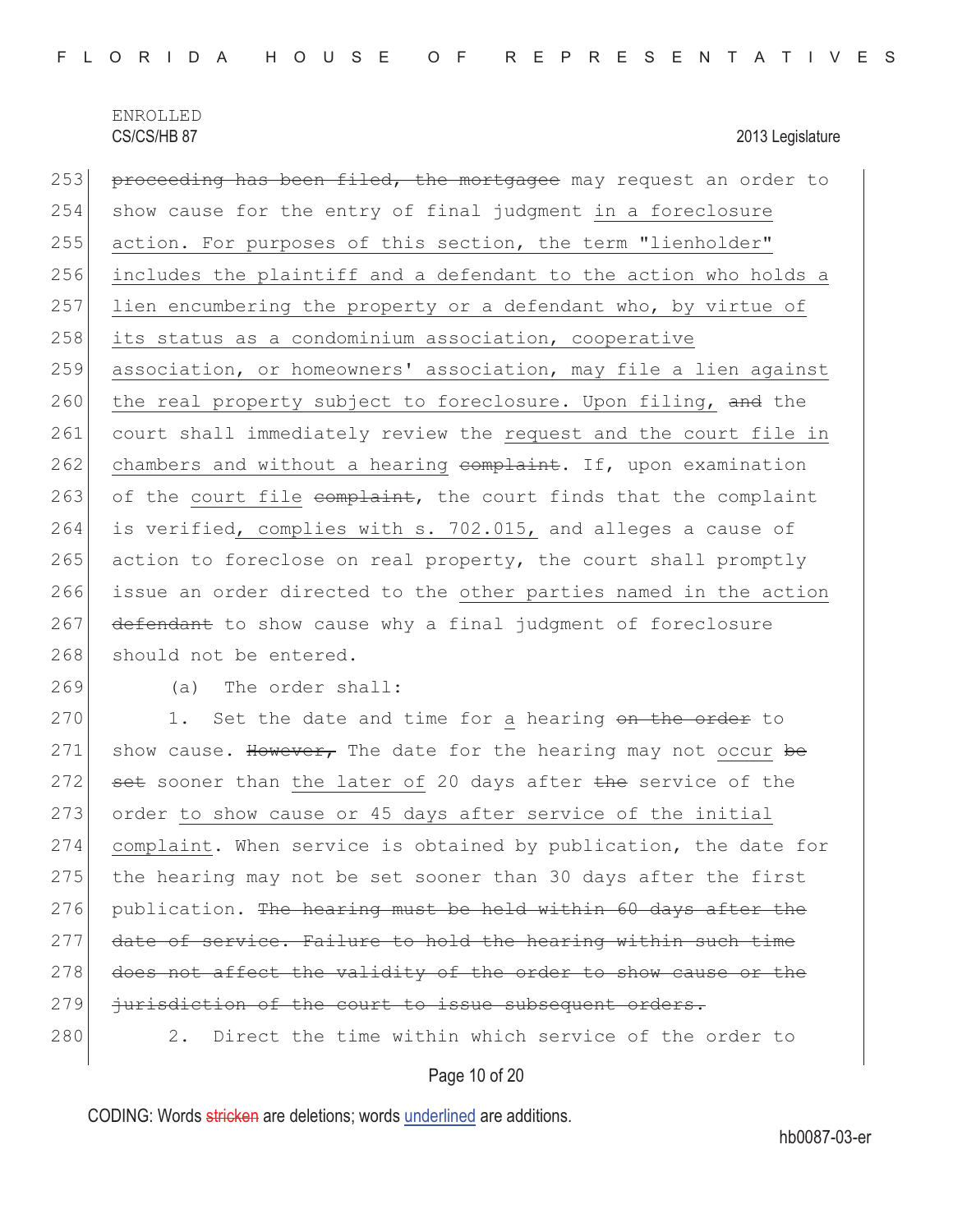281 show cause and the complaint must be made upon the defendant. 282 3. State that the filing of defenses by a motion, a 283 responsive pleading, an affidavit, or other papers  $\theta$  by a 284 verified or sworn answer at or before the hearing to show cause 285 that raise a genuine issue of material fact which would preclude 286 the entry of summary judgment or otherwise constitute a legal 287 defense to foreclosure shall constitute constitutes cause for 288 the court not to enter the attached final judgment.

289 4. State that a  $\frac{1}{28}$  defendant has the right to file 290 affidavits or other papers before  $a$ t the time of the hearing to 291 show cause and may appear personally or by way of an attorney at 292 the hearing.

293  $\vert$  5. State that, if a the defendant files defenses by a 294 motion, a verified or sworn answer, affidavits, or other papers 295 or appears personally or by way of an attorney at the time of 296 the hearing, the hearing time will  $\frac{m}{x}$  be used to hear and 297 consider whether the defendant's motion, answer, affidavits, 298 other papers, and other evidence and argument as may be 299 presented by the defendant or the defendant's attorney raise a 300 genuine issue of material fact which would preclude the entry of 301 summary judgment or otherwise constitute a legal defense to 302 foreclosure. The order shall also state that the court may enter 303 an order of final judgment of foreclosure at the hearing and 304 order the clerk of the court to conduct a foreclosure sale.

 $305$  6. State that, if a the defendant fails to appear at the 306 hearing to show cause or fails to file defenses by a motion or 307 by a verified or sworn answer or files an answer not contesting 308 the foreclosure, such the defendant may be considered to have

### Page 11 of 20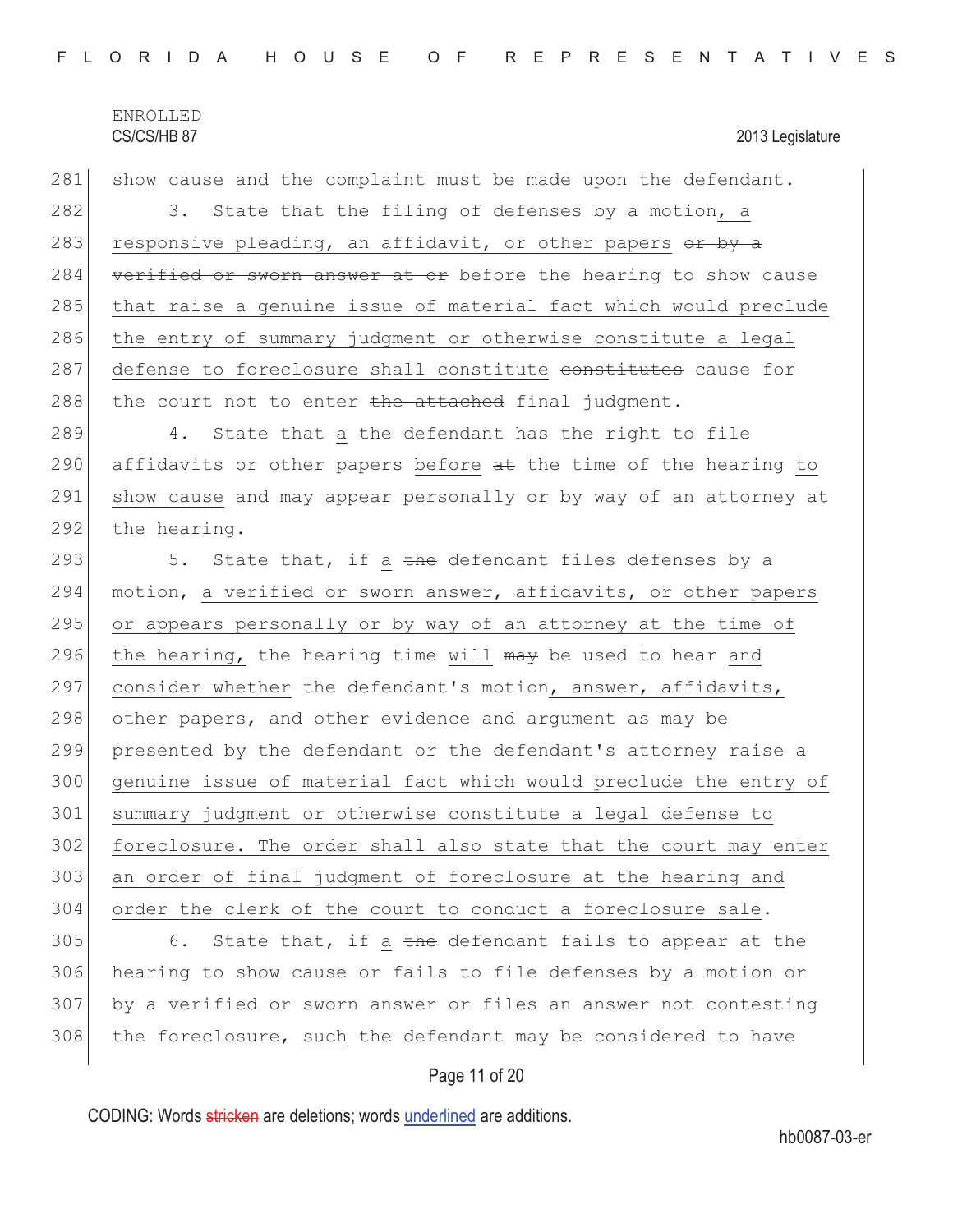$309$  waived the right to a hearing, and in such case, the court may  $310$  enter a default against such defendant and, if appropriate, a 311 final judgment of foreclosure ordering the clerk of the court to 312 conduct a foreclosure sale.

313 7. State that if the mortgage provides for reasonable 314 attorney attorney's fees and the requested attorney attorney's 315 fees do not exceed 3 percent of the principal amount owed at the 316 time of filing the complaint, it is unnecessary for the court to 317 hold a hearing or adjudge the requested attorney attorney's fees 318 to be reasonable.

319 8. Attach the form of the proposed final judgment of 320 foreclosure which the movant requests the court to  $\frac{1}{w+1}$  enter,  $321$  if the defendant waives the right to be heard at the hearing on 322 the order to show cause.

323 9. Require the party seeking final judgment mortgagee to  $324$  serve a copy of the order to show cause on the other parties  $t$ he 325 mortgagor in the following manner:

 $326$  a. If a party the mortgagor has been served pursuant to 327 chapter 48 with the complaint and original process, or the other 328 party is the plaintiff in the action, service of the order to  $329$  show cause on that party  $\theta$ rder may be made in the manner 330 provided in the Florida Rules of Civil Procedure.

331 b. If a defendant the mortgagor has not been served 332 pursuant to chapter 48 with the complaint and original process, 333 the order to show cause, together with the summons and a copy of 334 the complaint, shall be served on the party mortgagor in the 335 | same manner as provided by law for original process.

336

### Page 12 of 20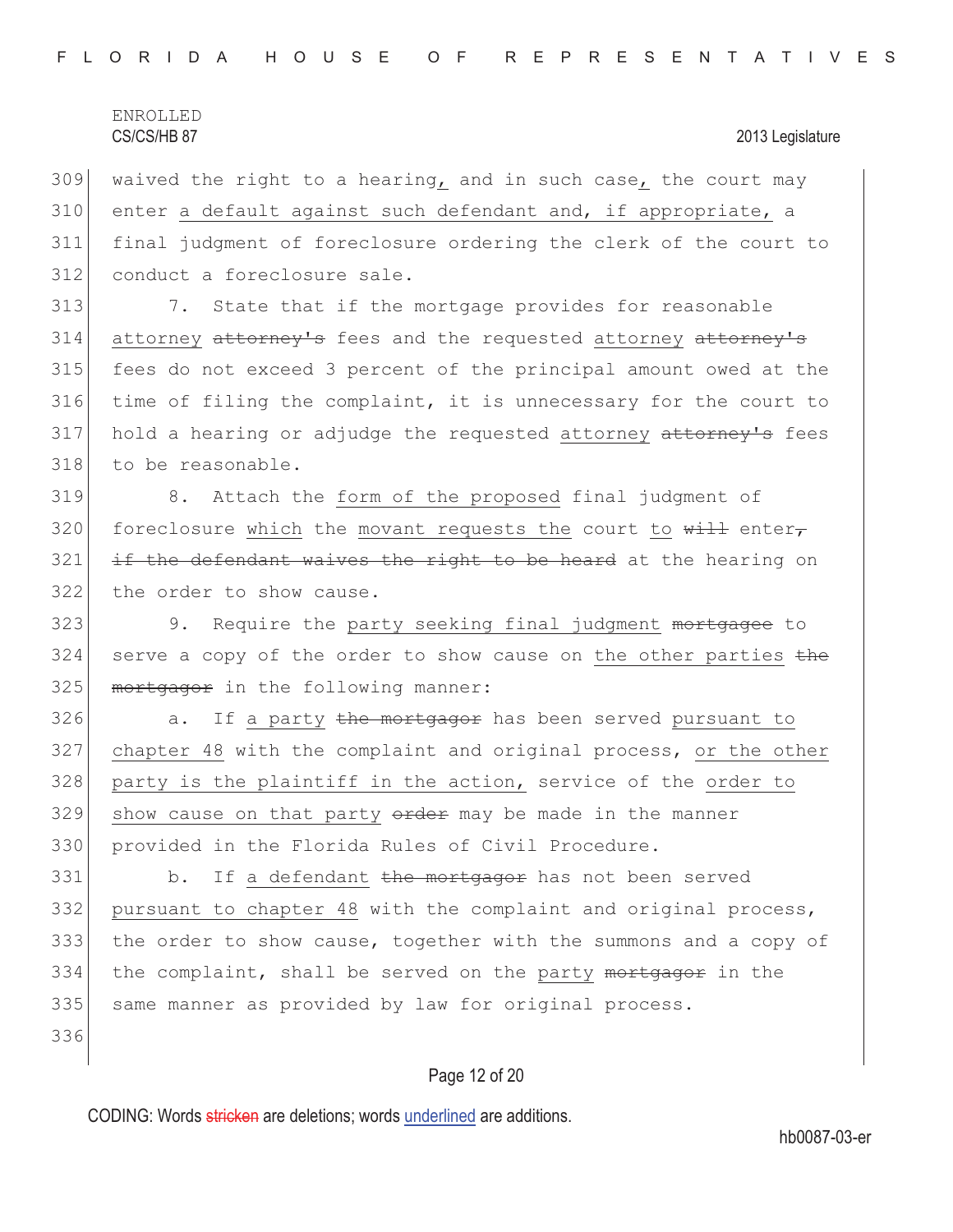337 Any final judgment of foreclosure entered under this subsection 338 is for in rem relief only. Nothing in This subsection does not 339 shall preclude the entry of a deficiency judgment where 340 otherwise allowed by law. The Legislature intends that this 341 alternative procedure may run simultaneously with other court 342 procedures.

343 (b) The right to be heard at the hearing to show cause is 344 waived if a the defendant, after being served as provided by law 345 with an order to show cause, engages in conduct that clearly 346 shows that the defendant has relinquished the right to be heard 347 on that order. The defendant's failure to file defenses by a 348 motion or by a sworn or verified answer, affidavits, or other 349 papers or to appear personally or by way of an attorney at the 350 hearing duly scheduled on the order to show cause presumptively 351 constitutes conduct that clearly shows that the defendant has 352 relinquished the right to be heard. If a defendant files 353 defenses by a motion,  $e^{i\phi}$  a verified  $e^{i\phi}$  answer, 354 affidavits, or other papers or presents evidence at or before 355 the hearing which raise a genuine issue of material fact which 356 would preclude entry of summary judgment or otherwise constitute 357 a legal defense to foreclosure, such action constitutes cause 358 and precludes the entry of a final judgment at the hearing to 359 show cause.

360 (c) In a mortgage foreclosure proceeding, when a final 361 default judgment of foreclosure has been entered against the 362 mortgagor and the note or mortgage provides for the award of 363 reasonable attorney attorney's fees, it is unnecessary for the 364 court to hold a hearing or adjudge the requested attorney

### Page 13 of 20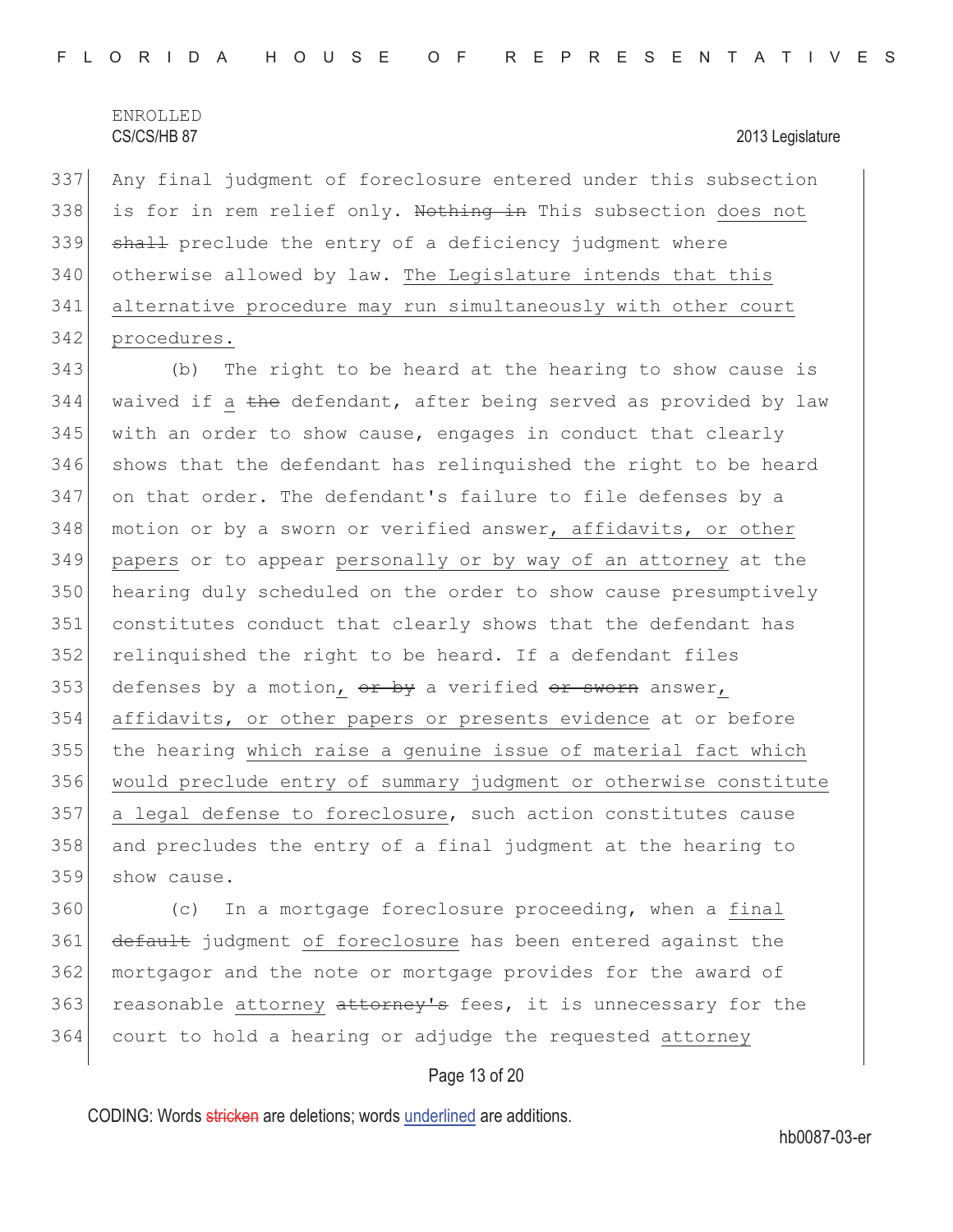365 attorney's fees to be reasonable if the fees do not exceed 3 366 percent of the principal amount owed on the note or mortgage at 367 the time of filing, even if the note or mortgage does not 368 specify the percentage of the original amount that would be paid 369 as liquidated damages.

 $370$  (d) If the court finds that all defendants have the 371 defendant has waived the right to be heard as provided in 372 paragraph (b), the court shall promptly enter a final judgment 373 of foreclosure without the need for further hearing if the 374 plaintiff has shown entitlement to a final judgment and upon the 375 filing with the court of the original note, satisfaction of the 376 conditions for establishment of a lost note, or upon a showing 377 to the court that the obligation to be foreclosed is not 378 evidenced by a promissory note or other negotiable instrument.  $379$  If the court finds that a the defendant has not waived the right  $380$  to be heard on the order to show cause, the court shall then 381 determine whether there is cause not to enter a final judgment 382 of foreclosure. If the court finds that the defendant has not 383 shown cause, the court shall promptly enter a judgment of 384 foreclosure. If the time allotted for the hearing is 385 insufficient, the court may announce at the hearing a date and 386 time for the continued hearing. Only the parties who appear, 387 individually or through an attorney, at the initial hearing must 388 be notified of the date and time of the continued hearing. 389 (2) Except as provided in paragraph (i), in any an action 390 for foreclosure, other than owner-occupied residential real 391 estate, in addition to any other relief that the court may  $392$  award, the plaintiff the mortgagee may request that the court

### Page 14 of 20

CODING: Words stricken are deletions; words underlined are additions.

hb0087-03-er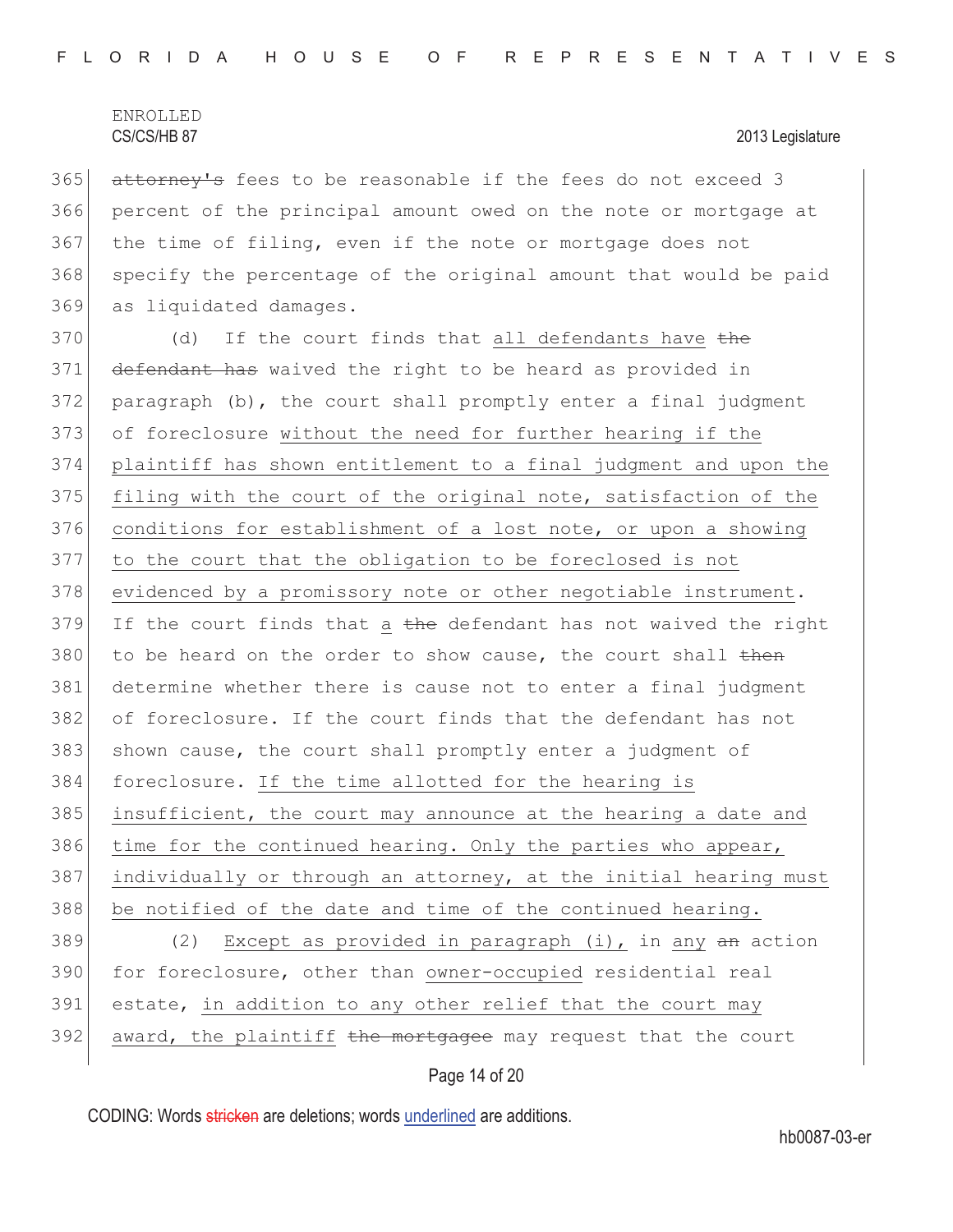393 enter an order directing the mortgagor defendant to show cause 394 why an order to make payments during the pendency of the 395 foreclosure proceedings or an order to vacate the premises 396 should not be entered.

397 (a) The order shall:

398 1. Set the date and time for hearing on the order to show 399 cause. However, the date for the hearing may shall not be set 400 sooner than 20 days after the service of the order. If Where 401 service is obtained by publication, the date for the hearing may 402 shall not be set sooner than 30 days after the first 403 publication.

404 2. Direct the time within which service of the order to  $405$  show cause and the complaint shall be made upon each  $the$ 406 defendant.

407 3. State that a the defendant has the right to file 408 affidavits or other papers at the time of the hearing and may 409 appear personally or by way of an attorney at the hearing.

410 4. State that, if a the defendant fails to appear at the 411 hearing to show cause and fails to file defenses by a motion or 412 by a verified or sworn answer, the defendant is  $\frac{m}{w}$  be deemed to 413 have waived the right to a hearing and in such case the court 414 may enter an order to make payment or vacate the premises.

415 5. Require the movant mortgagee to serve a copy of the 416 order to show cause on the defendant mortgagor in the following 417 manner:

418 a. If a defendant the mortgagor has been served with the 419 complaint and original process, service of the order may be made 420 in the manner provided in the Florida Rules of Civil Procedure.

### Page 15 of 20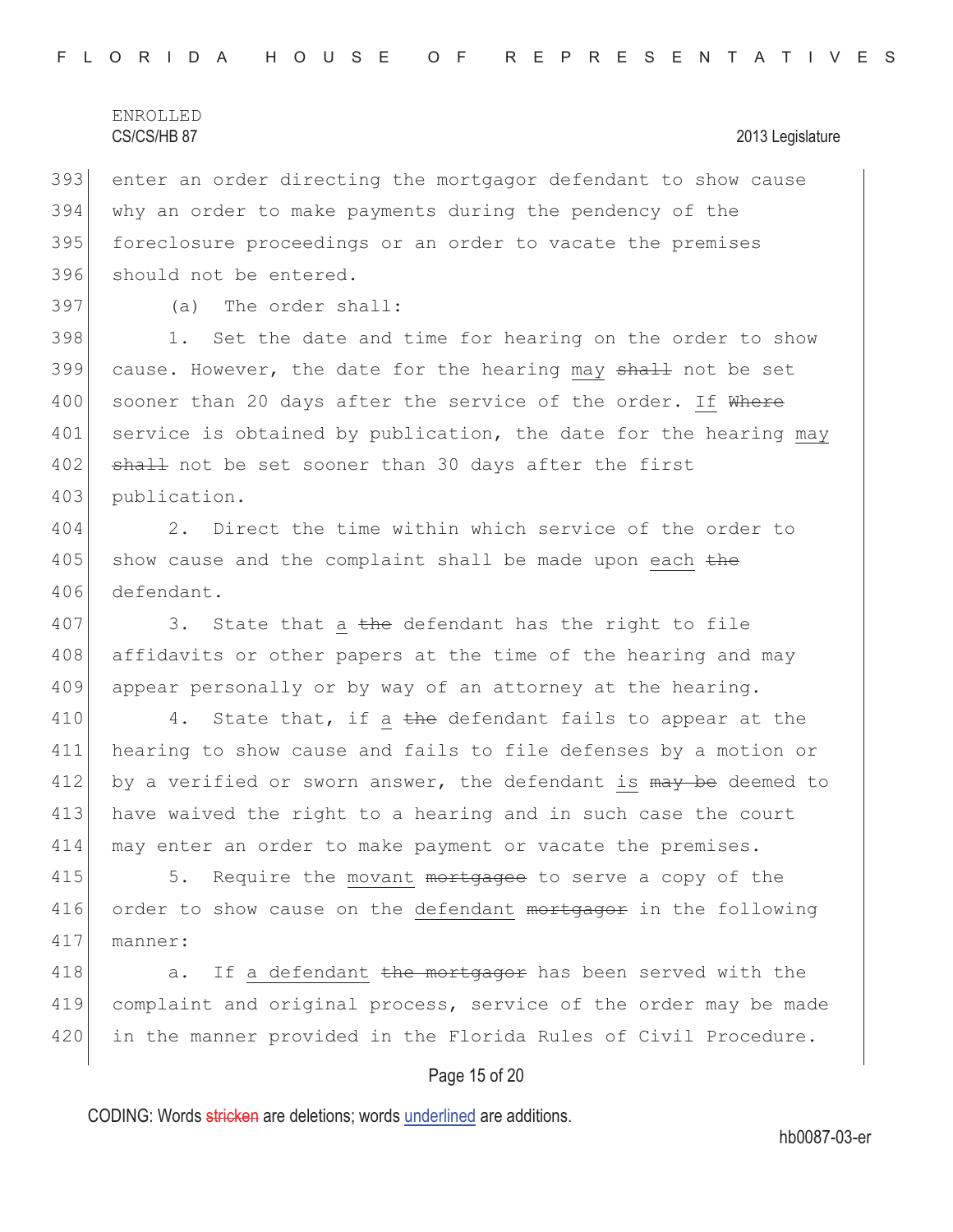421 b. If a defendant the mortgagor has not been served with 422 the complaint and original process, the order to show cause, 423 together with the summons and a copy of the complaint, shall be  $424$  served on the defendant  $m$ ortgagor in the same manner as provided 425 by law for original process.

426 (b) The right of a defendant to be heard at the hearing to 427 show cause is waived if the defendant, after being served as 428 provided by law with an order to show cause, engages in conduct 429 that clearly shows that the defendant has relinquished the right 430 to be heard on that order. A The defendant's failure to file 431 defenses by a motion or by a sworn or verified answer or to 432 appear at the hearing duly scheduled on the order to show cause 433 presumptively constitutes conduct that clearly shows that the 434 defendant has relinquished the right to be heard.

435 (c) If the court finds that a the defendant has waived the 436 right to be heard as provided in paragraph  $(b)$ , the court may 437 promptly enter an order requiring payment in the amount provided 438 in paragraph (f) or an order to vacate.

439 (d) If the court finds that the mortgagor has not waived 440 the right to be heard on the order to show cause, the court 441 shall, at the hearing on the order to show cause, consider the 442 affidavits and other showings made by the parties appearing and 443 make a determination of the probable validity of the underlying 444 claim alleged against the mortgagor and the mortgagor's 445 defenses. If the court determines that the plaintiff mortgagee 446 is likely to prevail in the foreclosure action, the court shall 447 enter an order requiring the mortgagor to make the payment 448 described in paragraph (e) to the plaintiff mortgagee and

### Page 16 of 20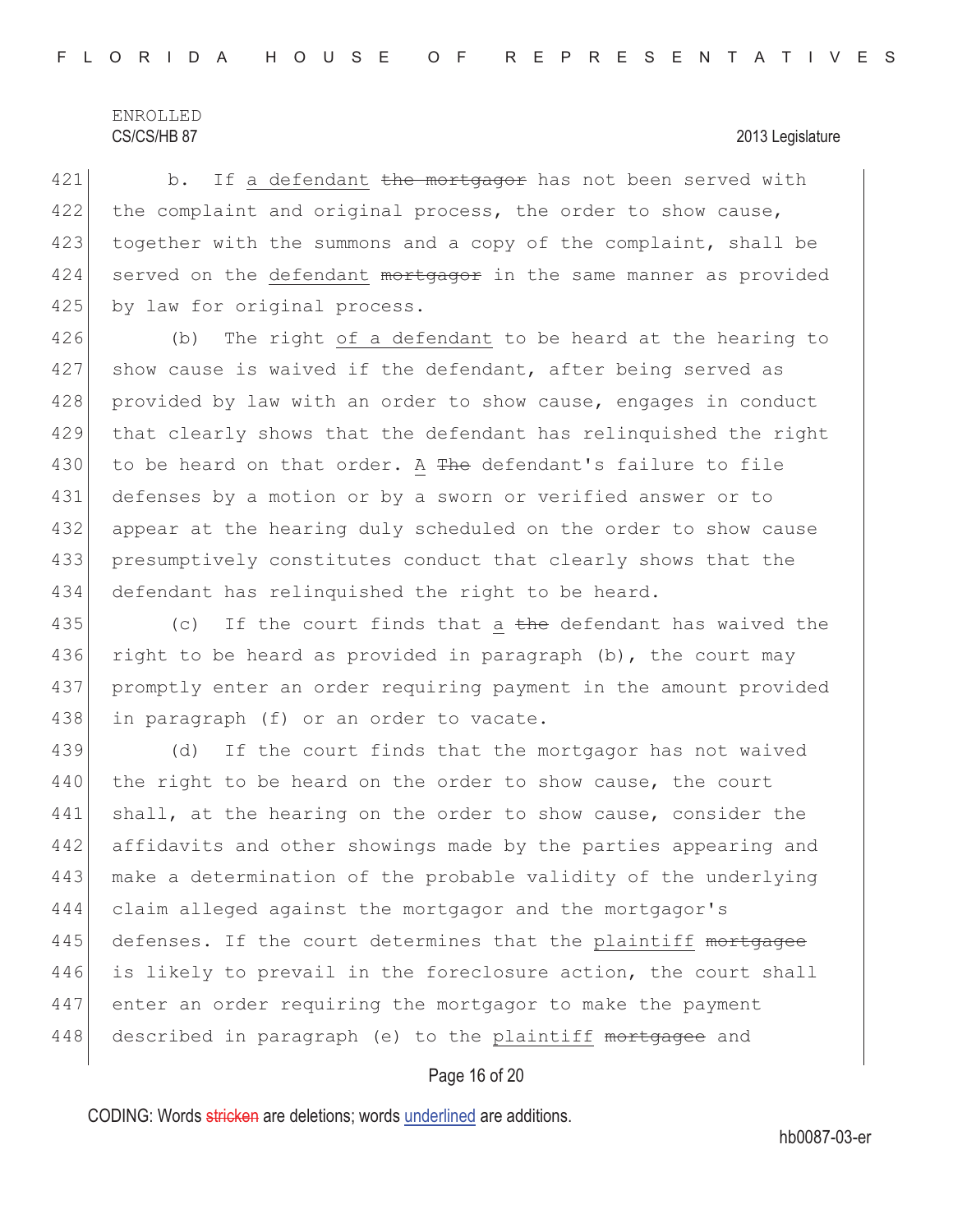449 provide for a remedy as described in paragraph (f). However, the 450 order shall be stayed pending final adjudication of the claims 451 of the parties if the mortgagor files with the court a written 452 undertaking executed by a surety approved by the court in an 453 amount equal to the unpaid balance of the lien being foreclosed 454 the mortgage on the property, including all principal, interest, 455 unpaid taxes, and insurance premiums paid by the plaintiff the 456 mortgagee.

457 (e) If <del>In the event</del> the court enters an order requiring 458 the mortgagor to make payments to the plaintiff mortgagee, 459 payments shall be payable at such intervals and in such amounts 460 provided for in the mortgage instrument before acceleration or 461 maturity. The obligation to make payments pursuant to any order 462 entered under this subsection shall commence from the date of 463 the motion filed under this section hereunder. The order shall 464 be served upon the mortgagor no later than 20 days before the 465 date specified for the first payment. The order may permit, but 466 may shall not require, the plaintiff mortgagee to take all 467 appropriate steps to secure the premises during the pendency of 468 the foreclosure action.

469 (f) If In the event the court enters an order requiring 470 payments, the order shall also provide that the plaintiff is 471 mortgagee shall be entitled to possession of the premises upon 472 the failure of the mortgagor to make the payment required in the 473 order unless at the hearing on the order to show cause the court 474 finds good cause to order some other method of enforcement of 475 its order.

476 (g) All amounts paid pursuant to this section shall be

### Page 17 of 20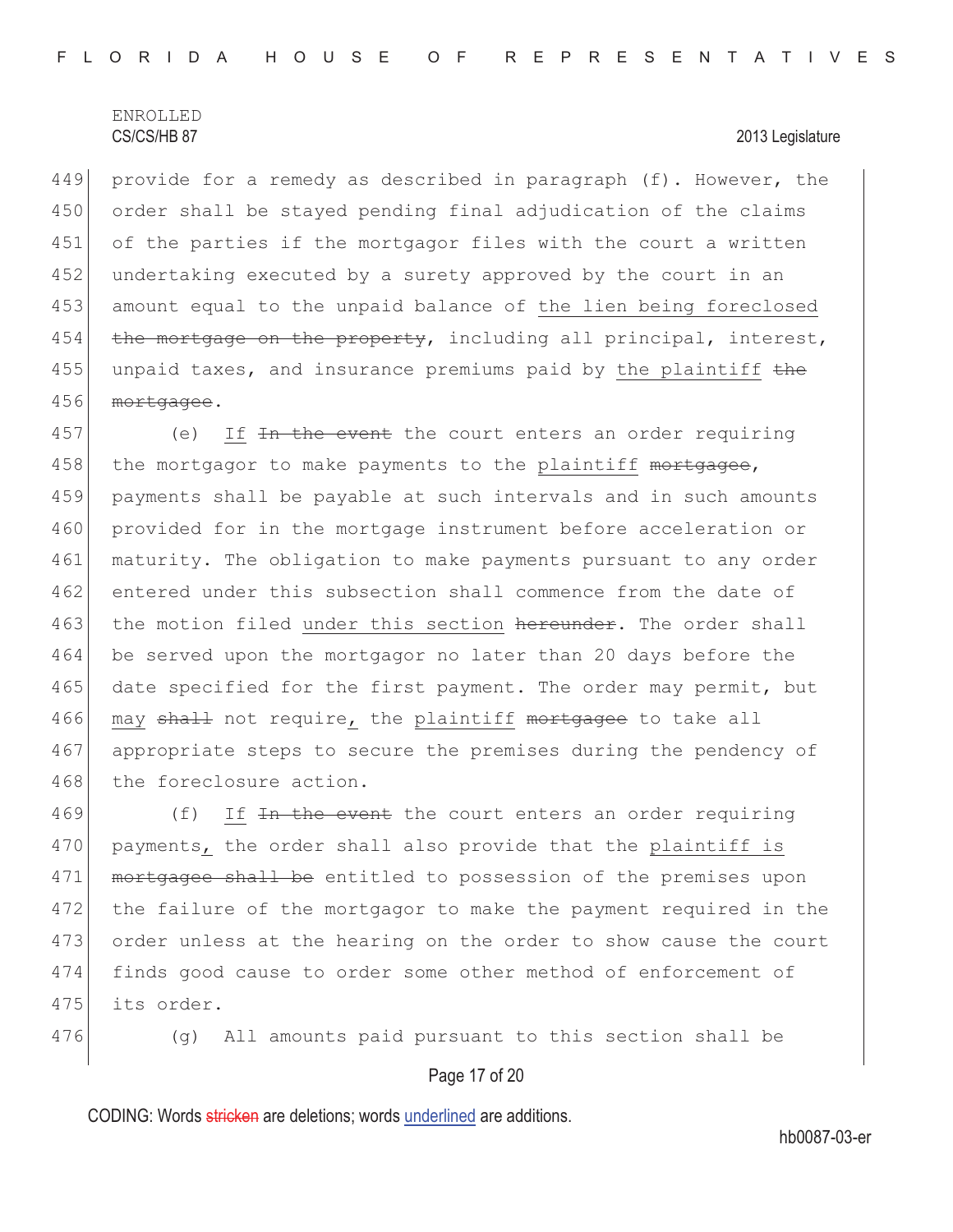|     | <b>ENROLLED</b><br>CS/CS/HB 87<br>2013 Legislature               |
|-----|------------------------------------------------------------------|
| 477 | credited against the mortgage obligation in accordance with the  |
| 478 | terms of the loan documents; provided, however, that any         |
| 479 | payments made under this section do shall not constitute a cure  |
| 480 | of any default or a waiver or any other defense to the mortgage  |
| 481 | foreclosure action.                                              |
| 482 | Upon the filing of an affidavit with the clerk that<br>(h)       |
| 483 | the premises have not been vacated pursuant to the court order,  |
| 484 | the clerk shall issue to the sheriff a writ for possession which |
| 485 | shall be governed by the provisions of s. 83.62.                 |
| 486 | (i)<br>This subsection does not apply to foreclosure of an       |
| 487 | owner-occupied residence. For purposes of this paragraph, there  |
| 488 | is a rebuttable presumption that a residential property for      |
| 489 | which a homestead exemption for taxation was granted according   |
| 490 | to the certified rolls of the latest assessment by the county    |
| 491 | property appraiser, before the filing of the foreclosure action, |
| 492 | is an owner-occupied residential property.                       |
| 493 | Section 7. Section 702.11, Florida Statutes, is created to       |
| 494 | read:                                                            |
| 495 | 702.11 Adequate protections for lost, destroyed, or stolen       |
| 496 | notes in mortgage foreclosure.-                                  |
| 497 | In connection with a mortgage foreclosure, the<br>(1)            |
| 498 | following constitute reasonable means of providing adequate      |
| 499 | protection under s. 673.3091, if so found by the court:          |
| 500 | A written indemnification agreement by a person<br>(a)           |
| 501 | reasonably believed sufficiently solvent to honor such an        |
| 502 | obligation;                                                      |
| 503 | A surety bond;<br>(b)                                            |
| 504 | (c) A letter of credit issued by a financial institution;        |

Page 18 of 20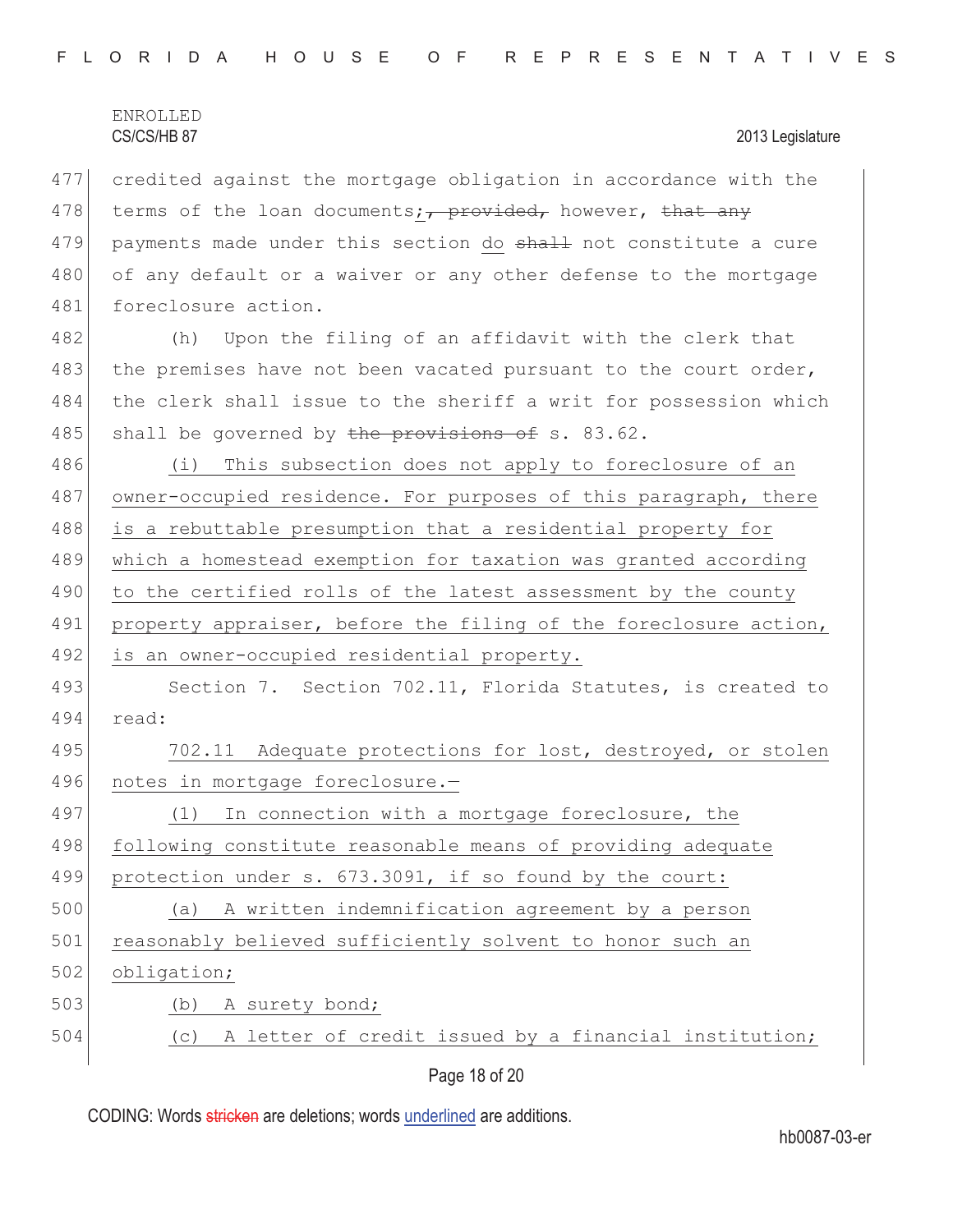| 505 | A deposit of cash collateral with the clerk of the<br>(d)        |
|-----|------------------------------------------------------------------|
| 506 | court; or                                                        |
| 507 | Such other security as the court may deem appropriate<br>(e)     |
| 508 | under the circumstances.                                         |
| 509 |                                                                  |
| 510 | Any security given shall be on terms and in amounts set by the   |
| 511 | court, for a time period through the running of the statute of   |
| 512 | limitations for enforcement of the underlying note, and          |
| 513 | conditioned to indemnify and hold harmless the maker of the note |
| 514 | against any loss or damage, including principal, interest, and   |
| 515 | attorney fees and costs, that might occur by reason of a claim   |
| 516 | by another person to enforce the note.                           |
| 517 | (2) Any person who wrongly claims to be the holder of or         |
| 518 | pursuant to s. 673.3011 to be entitled to enforce a lost,        |
| 519 | stolen, or destroyed note and causes the mortgage secured        |
| 520 | thereby to be foreclosed is liable to the actual holder of the   |
| 521 | note, without limitation to any adequate protections given, for  |
| 522 | actual damages suffered together with attorney fees and costs of |
| 523 | the actual holder of the note in enforcing rights under this     |
| 524 | subsection. In addition, the actual holder of the note may       |
| 525 | pursue recovery directly against any adequate protections given. |
| 526 | The actual holder of the note is not required to<br>(a)          |
| 527 | pursue recovery against the maker of the note or any guarantor   |
| 528 | thereof as a condition precedent to pursuing remedies under this |
| 529 | section.                                                         |
| 530 | This section does not limit or restrict the ability of<br>(b)    |
| 531 | the actual holder of the note to pursue any other claims or      |
| 532 | remedies it may have against the maker, the person who wrongly   |
|     | Page 19 of 20                                                    |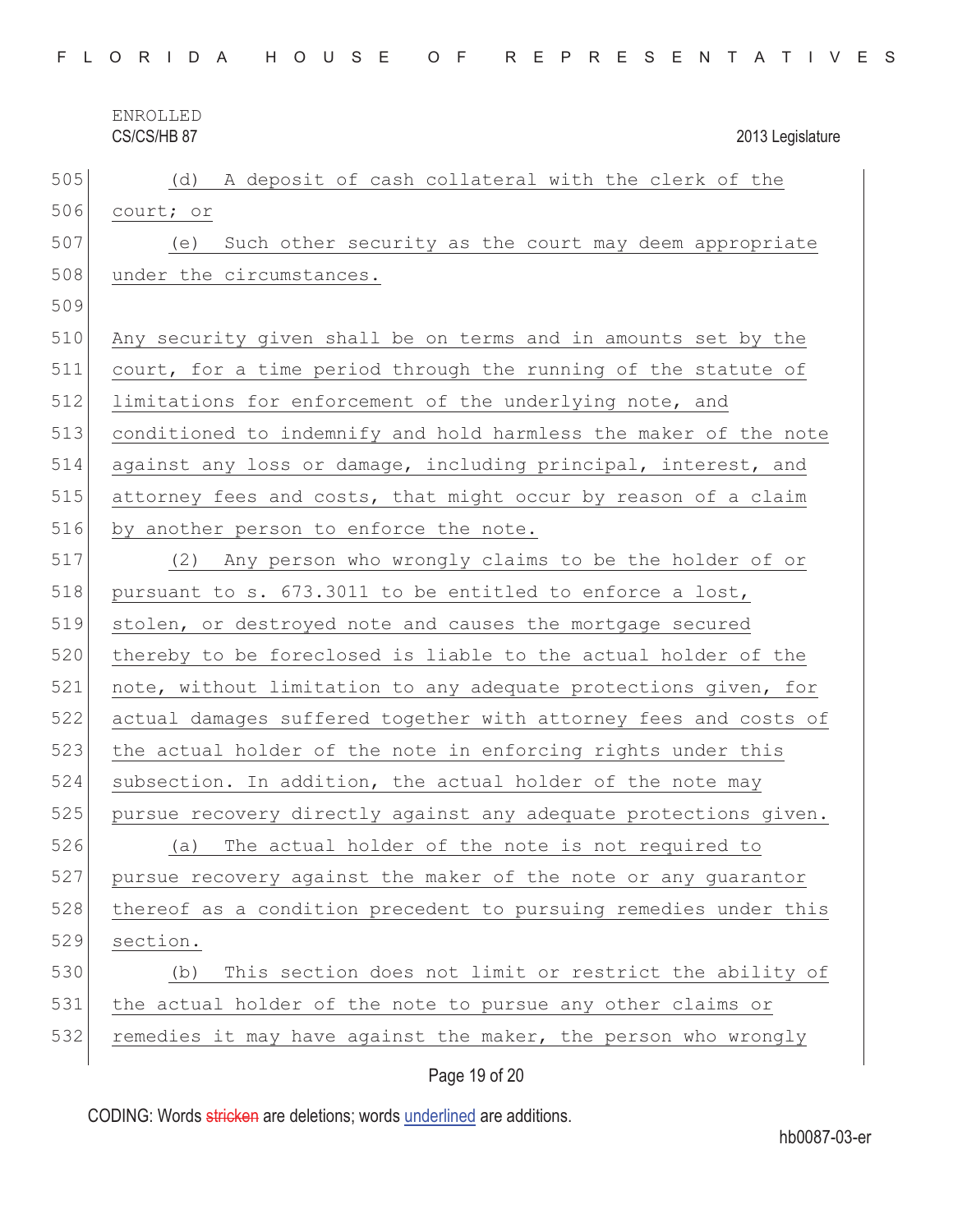|  |  |  | FLORIDA HOUSE OF REPRESENTATIVES |  |  |
|--|--|--|----------------------------------|--|--|
|--|--|--|----------------------------------|--|--|

| 533 | claimed to be the holder, or any person who facilitated or       |  |  |
|-----|------------------------------------------------------------------|--|--|
| 534 | participated in the claim to the note or enforcement thereof.    |  |  |
| 535 | Section 8. The Legislature finds that this act is remedial       |  |  |
| 536 | in nature and applies to all mortgages encumbering real property |  |  |
| 537 | and all promissory notes secured by a mortgage, whether executed |  |  |
| 538 | before, on, or after the effective date of this act. In          |  |  |
| 539 | addition, the Legislature finds that s. 702.015, Florida         |  |  |
| 540 | Statutes, as created by this act, applies to cases filed on or   |  |  |
| 541 | after July 1, 2013; however, the amendments to s. 702.10,        |  |  |
| 542 | Florida Statutes, and the creation of s. 702.11, Florida         |  |  |
| 543 | Statutes, by this act, apply to causes of action pending on the  |  |  |
| 544 | effective date of this act.                                      |  |  |
| 545 | Section 9. The Supreme Court is requested to amend the           |  |  |
| 546 | Florida Rules of Civil Procedures to provide expedited           |  |  |
| 547 | foreclosure proceedings in conformity with this act and is       |  |  |
| 548 | requested to develop and publish forms for use in such expedited |  |  |
| 549 | proceedings.                                                     |  |  |
| 550 | Section 10. This act shall take effect upon becoming a           |  |  |
| 551 | law.                                                             |  |  |
|     |                                                                  |  |  |
|     |                                                                  |  |  |
|     |                                                                  |  |  |
|     |                                                                  |  |  |
|     |                                                                  |  |  |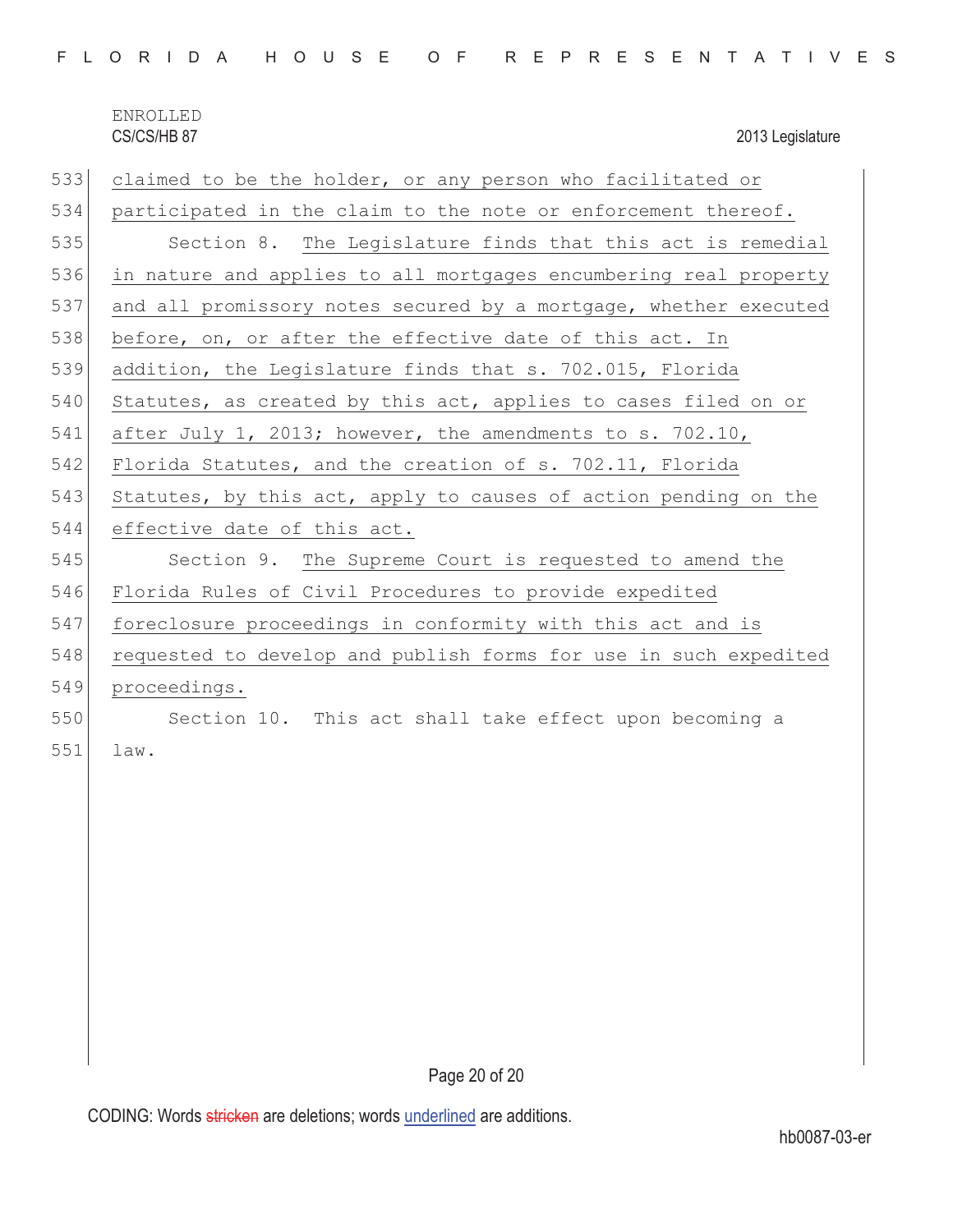Select Year:  $2012 - G$ 

# The 2012 Florida Statutes

| Title XL          | Chapter 702                            | <b>View Entire</b> |
|-------------------|----------------------------------------|--------------------|
| REAL AND PERSONAL | FORECLOSURE OF MORTGAGES AND STATUTORY | <b>Chapter</b>     |
| <b>PROPERTY</b>   | <b>LIENS</b>                           |                    |

## 702.10 Order to show cause; entry of final judgment of foreclosure; payment during foreclosure.—

(1) After a complaint in a foreclosure proceeding has been filed, the mortgagee may request an order to show cause for the entry of final judgment and the court shall immediately review the complaint. If, upon examination of the complaint, the court finds that the complaint is verified and alleges a cause of action to foreclose on real property, the court shall promptly issue an order directed to the defendant to show cause why a final judgment of foreclosure should not be entered.

(a) The order shall:

1. Set the date and time for hearing on the order to show cause. However, the date for the hearing may not be set sooner than 20 days after the service of the order. When service is obtained by publication, the date for the hearing may not be set sooner than 30 days after the first publication. The hearing must be held within 60 days after the date of service. Failure to hold the hearing within such time does not affect the validity of the order to show cause or the jurisdiction of the court to issue subsequent orders.

2. Direct the time within which service of the order to show cause and the complaint must be made upon the defendant.

3. State that the filing of defenses by a motion or by a verified or sworn answer at or before the hearing to show cause constitutes cause for the court not to enter the attached final judgment.

4. State that the defendant has the right to file affidavits or other papers at the time of the hearing and may appear personally or by way of an attorney at the hearing.

5. State that, if the defendant files defenses by a motion, the hearing time may be used to hear the defendant's motion.

6. State that, if the defendant fails to appear at the hearing to show cause or fails to file defenses by a motion or by a verified or sworn answer or files an answer not contesting the foreclosure, the defendant may be considered to have waived the right to a hearing and in such case the court may enter a final judgment of foreclosure ordering the clerk of the court to conduct a foreclosure sale.

7. State that if the mortgage provides for reasonable attorney's fees and the requested attorney's fees do not exceed 3 percent of the principal amount owed at the time of filing the complaint, it is unnecessary for the court to hold a hearing or adjudge the requested attorney's fees to be reasonable.

8. Attach the final judgment of foreclosure the court will enter, if the defendant waives the right to be heard at the hearing on the order to show cause.

9. Require the mortgagee to serve a copy of the order to show cause on the mortgagor in the following manner:

a. If the mortgagor has been served with the complaint and original process, service of the order may be made in the manner provided in the Florida Rules of Civil Procedure.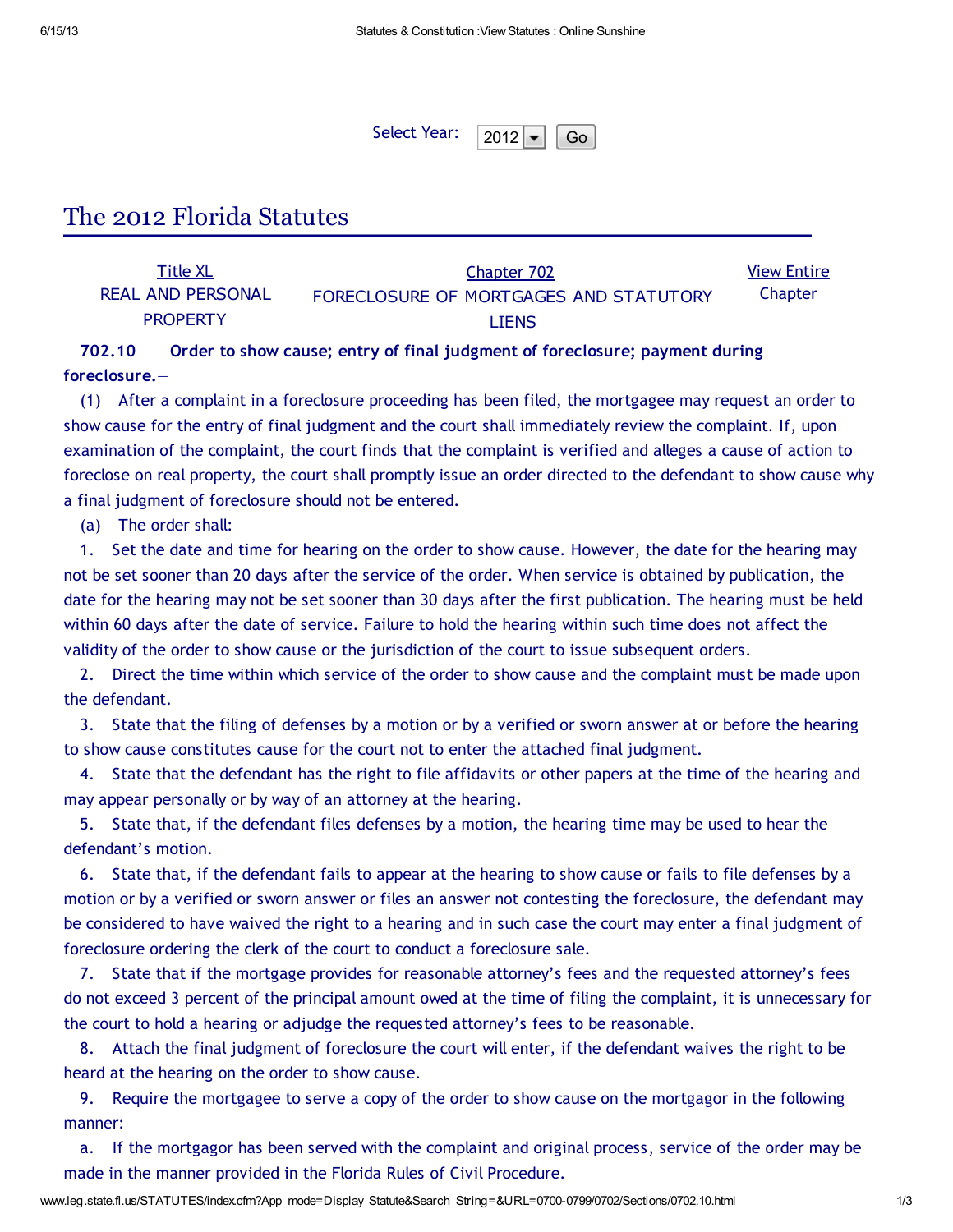b. If the mortgagor has not been served with the complaint and original process, the order to show cause, together with the summons and a copy of the complaint, shall be served on the mortgagor in the same manner as provided by law for original process.

Any final judgment of foreclosure entered under this subsection is for in rem relief only. Nothing in this subsection shall preclude the entry of a deficiency judgment where otherwise allowed by law.

(b) The right to be heard at the hearing to show cause is waived if the defendant, after being served as provided by law with an order to show cause, engages in conduct that clearly shows that the defendant has relinquished the right to be heard on that order. The defendant's failure to file defenses by a motion or by a sworn or verified answer or to appear at the hearing duly scheduled on the order to show cause presumptively constitutes conduct that clearly shows that the defendant has relinquished the right to be heard. If a defendant files defenses by a motion or by a verified or sworn answer at or before the hearing, such action constitutes cause and precludes the entry of a final judgment at the hearing to show cause.

(c) In a mortgage foreclosure proceeding, when a default judgment has been entered against the mortgagor and the note or mortgage provides for the award of reasonable attorney's fees, it is unnecessary for the court to hold a hearing or adjudge the requested attorney's fees to be reasonable if the fees do not exceed 3 percent of the principal amount owed on the note or mortgage at the time of filing, even if the note or mortgage does not specify the percentage of the original amount that would be paid as liquidated damages.

(d) If the court finds that the defendant has waived the right to be heard as provided in paragraph (b), the court shall promptly enter a final judgment of foreclosure. If the court finds that the defendant has not waived the right to be heard on the order to show cause, the court shall then determine whether there is cause not to enter a final judgment of foreclosure. If the court finds that the defendant has not shown cause, the court shall promptly enter a judgment of foreclosure.

(2) In an action for foreclosure, other than residential real estate, the mortgagee may request that the court enter an order directing the mortgagor defendant to show cause why an order to make payments during the pendency of the foreclosure proceedings or an order to vacate the premises should not be entered.

(a) The order shall:

1. Set the date and time for hearing on the order to show cause. However, the date for the hearing shall not be set sooner than 20 days after the service of the order. Where service is obtained by publication, the date for the hearing shall not be set sooner than 30 days after the first publication.

2. Direct the time within which service of the order to show cause and the complaint shall be made upon the defendant.

3. State that the defendant has the right to file affidavits or other papers at the time of the hearing and may appear personally or by way of an attorney at the hearing.

4. State that, if the defendant fails to appear at the hearing to show cause and fails to file defenses by a motion or by a verified or sworn answer, the defendant may be deemed to have waived the right to a hearing and in such case the court may enter an order to make payment or vacate the premises.

5. Require the mortgagee to serve a copy of the order to show cause on the mortgagor in the following manner:

a. If the mortgagor has been served with the complaint and original process, service of the order may be made in the manner provided in the Florida Rules of Civil Procedure.

b. If the mortgagor has not been served with the complaint and original process, the order to show cause, together with the summons and a copy of the complaint, shall be served on the mortgagor in the same manner as provided by law for original process.

www.leg.state.fl.us/STATUTES/index.cfm?App\_mode=Display\_Statute&Search\_String=&URL=0700-0799/0702/Sections/0702.10.html 2/3 (b) The right to be heard at the hearing to show cause is waived if the defendant, after being served as